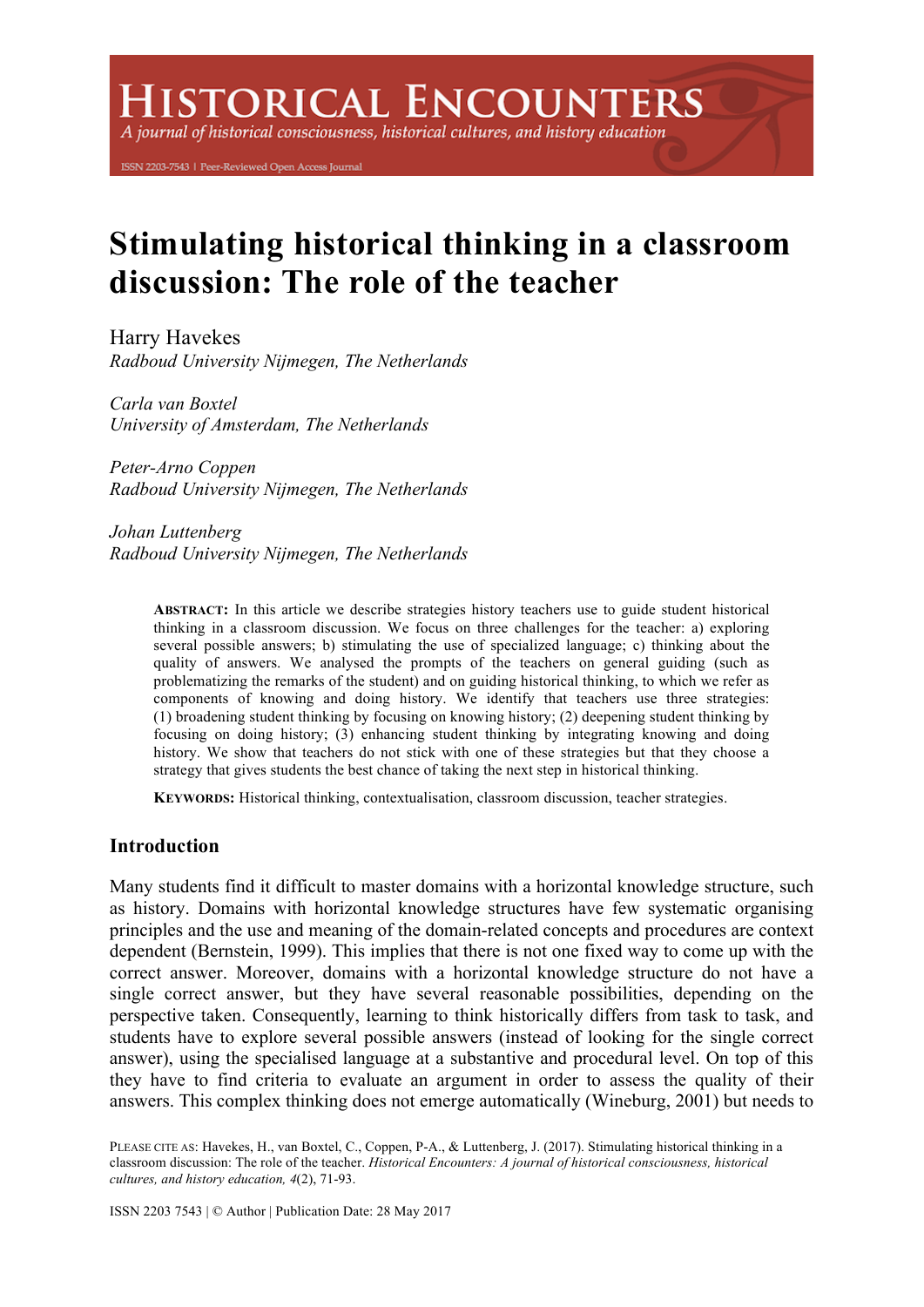be carefully guided by a history teacher. Consequently, a history teacher guiding student historical thinking, for example during classroom discussion, has to make sure that students focus on: a) searching for several possible answers, instead of looking for a single correct answers; b) using specialised language at a substantive and procedural level; c) discussing the criteria by which to evaluate the quality of argument.

When a teacher stimulates the search for more possible answers, students actually ask them: 'Please tell us, what do we have to write down?'. If the teacher responds that several answers are possible, depending on the quality of argument or the perspective taken, some students may get confused and think that any answer is valid, as long as you have some sort of argument. They do not comprehend that substantive and procedural knowledge is required for good domain-specific reasoning, and that correct use of this knowledge is context dependent in a domain with a horizontal knowledge structure (Bernstein, 1999). It is therefore not enough for the teacher to stimulate the search for more possible answers (VanSledright, 2002), they must also guide the use of specialised language and discuss the criteria with which to judge the given answers.

Student answers also reveal that they often do not possess the necessary substantive knowledge to construct an answer (Van Boxtel & Van Drie, 2004, 2013). They tend to describe historical events, phenomena or developments with everyday language. When students do use domain-specific concepts, this is often a kind of 'name-dropping' without solid knowledge of the nuances of a particular context. This can lead to sloppy reasoning, which needs to be addressed by the teacher to stimulate historical thinking.

When constructing answers, students often have no indication of the procedures needed for solid domain-specific reasoning. In historical thinking the so called second-order concepts<sup>1</sup>, such as cause and change, play an important role in describing relationships between historical facts, figures, concepts and the specific historical context. Students find it difficult to use these second-order concepts properly (Lee, 2005). Their answers therefore often lack both the proper use of domain-specific concepts and of second-order concepts (Lee  $\&$ Shemilt, 2009). A teacher must also focus student thinking on using second-order concepts so as to relate the substantive knowledge in a relevant way for this specific context.

Finally, the criteria for integrating substantive and procedural knowledge are context dependent in a domain with a horizontal knowledge structure. There are no fixed rules or guided step-by-step plans with which students can assess a consideration in order to come up with the most reasonable answer. This gives students little grasp of how to evaluate answers. A teacher therefore must also guide thinking on the quality of the answers for each specific context by focusing on the relationship between, and the integration of, the domain-specific concepts, everyday language and second-order concepts.

In an earlier study we developed design principles for historical tasks in order to address these learning problems (Havekes, 2012). Two odd-one-out tasks, focusing on constructing a historical context of change around 1500, were developed based on three design principles: 1) creating a cognitive incongruity; 2) stimulating substantiated considerations; and 3) scaffolding student learning. Analyses of how students worked on the tasks (Havekes, Luttenberg, Coppen, & Van Boxtel, 2014) show that initial steps in historical reasoning are stimulated by the task, but that they do not solve all problems. The idea of one correct answer remains particularly strong; the minimal use of domain-specific concepts as part of the specialised language and difficulty in evaluating the answers remain. It seems obvious that the teacher has an important role in further guiding the students in their historical reasoning during the classroom discussion following the task. Little research has been done on strategies used by teachers to guide historical thinking during a classroom discussion (Van Boxtel & Van Drie, 2013; Van Drie & Van Boxtel, 2011). The main research question of this article is: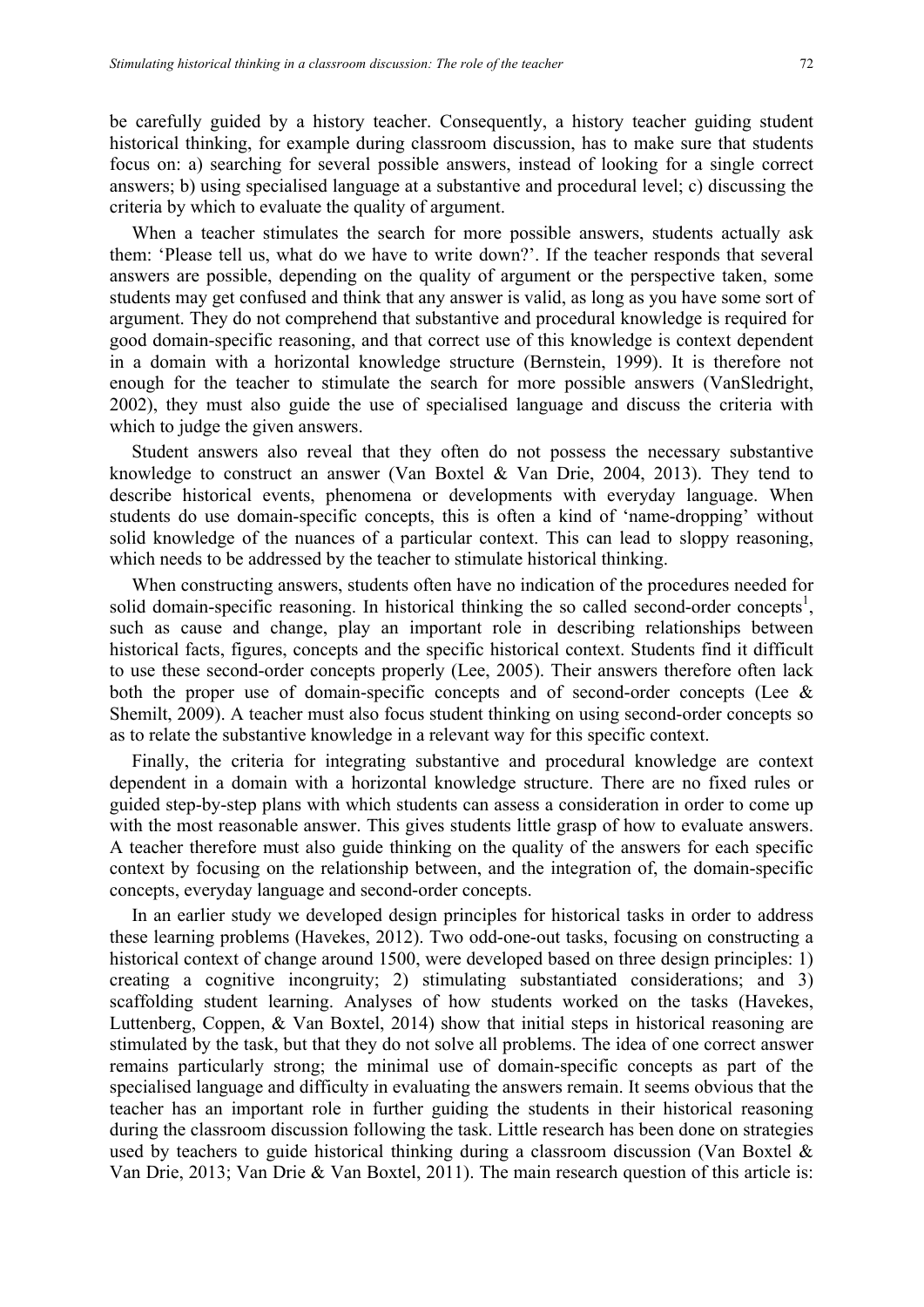*How do teachers stimulate domain-specific thinking in history, as a domain with a horizontal knowledge structure, during a classroom discussion after students have worked on a task on historical contextualisation?*

To answer this question we will focus on the three challenges the teacher faces when guiding student historical thinking during classroom discussion. How does a history teacher focus on:

- (a) exploring several possible answers?
- (b) stimulating the use of the specialised language of the domain?
- (c) thinking about the quality of answers?

#### **Theoretical framework**

Guiding historical thinking in a classroom discussion is challenging for a teacher, as domains with a horizontal knowledge structure are ill-structured (Bernstein, 1999) and there are no well-defined procedures. Students have not mastered specialised language and have difficulty evaluating the quality of answers. These problems involve components of substantive (knowing history) and procedural (doing history) knowledge, as well as the epistemic ideas of students (Havekes, Coppen, Luttenberg, & Van Boxtel, 2012). To stimulate and guide student historical thinking, a teacher has to address all these components and epistemic ideas. A teacher has to find strategies during classroom discussion, addressing learning problems and prior knowledge of the students on the one hand, and disciplinary demands on the other hand. We will describe relevant insights into what teachers can do to guide productive thinking (Engle & Conant, 2002), to enhance knowledge building (Scott, Mortimer, & Ametller, 2011) and how they relate to relevant components of knowing and doing history (Havekes, et al., 2012).

In the vast amount of literature on classroom interaction, the research of Engle and Conant (2002) and Scott, Mortimer and Amettler (2011) is useful, as they provide theoretical insights and useful tools for analysing the prompts of the teachers. Engle and Conant (2002) have characterised productive disciplinary engagement as an intellectual interaction concerning the issues and practices of a discipline (as relevant for a school setting). This disciplinary productivity can involve relatively simple tasks such as recognising factual knowledge or concepts, but can also involve making connections between ideas or solving domain-specific problems. They emphasise that 'what constitutes productivity depends on the discipline, the specific task and topic, and where students are when they begin addressing a problem' (p. 403). This relates to the aforementioned challenge of the teacher in guiding a classroom discussion to find strategies fitting the learning problems and prior knowledge of the students, and the disciplinary demands.

Scott et al. (2011) have described pedagogical link-making "as the ways in which teachers and students make connections between ideas in the ongoing meaning-making interaction of classroom teaching and learning" (p. 3). This basic constructivist idea indicates that the teacher has to guide student learning not by pouring knowledge over the students, but by guiding the construction of new knowledge by relating these new ideas to the existing knowledge of the students. Scott et al. (2011, p. 4) add that "in this way learning or meaningmaking is regarded as being an essentially dialogic process, which involves bringing together and working on ideas". This links to the challenge that teachers have to connect with the prior knowledge of the students while, at same time, integrating new insights into the interaction, without profiling themselves as the domain-expert with long historical exegesis.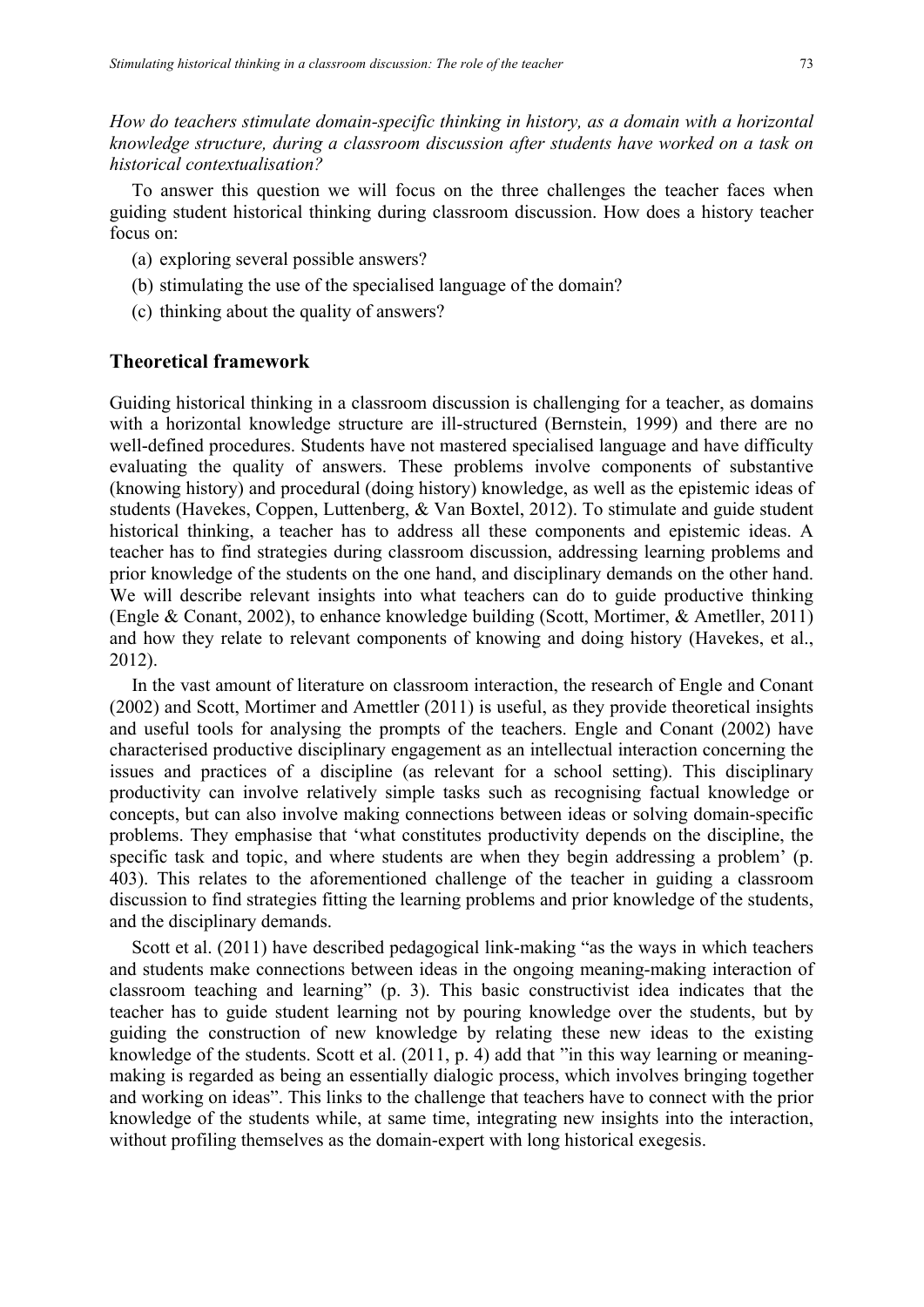This literature also provided tools with which teachers can address the guidance of domain-specific thinking during a classroom discussion. Engle and Conant (2002) identified four guiding principles for productive disciplinary engagement. In a single classroom discussion two of these four principles are relevant as they concentrate on productive disciplinary thinking: a) problematising and b) disciplinary accountability. The third guiding principle, giving authority to the students, is less relevant in the present study as it concentrates on the engagement of the students during their talk. The fourth guiding principle, providing relevant sources, functions at a different level: it is interwoven with the other three principles. In this study we consider the prompts of the teachers to be relevant sources. The questions and feedback that the teacher brings into the interaction are meant to stimulate the historical thinking of the students. It is the main source for further thinking by the students. This is why we will not use 'providing relevant sources' as a separate analytical element.

The first guiding principle, problematising, is defined as stimulating students to come up with alternative reasonable answers or to elaborate on given answers. Instead of just collecting facts, concepts and arguments and letting students bring forward ideas, teachers have to challenge these answers (Engle & Conant, 2002). In this sense problematising is divergent. These divergent prompts are important in a domain with a horizontal knowledge structure, because there are more reasonable answers that stand next to each other and these challenge each other without necessarily leading to a single correct answer. Students tend to look for a single correct answer. A teacher should therefore ask students to come up with alternative answers, and stimulate elaboration of these answers. Elaborating on an answer can be necessary if a student uses everyday language instead of the specialised language. The teacher can ask the students to come up with the domain-related concept or the teacher can provide it and ask the students to use it.

The second guiding principle, disciplinary accountability is connected to problematizing, as it also asks students to elaborate on answers, but its focus is convergent. Disciplinary accountability focuses on the necessary demands of domain-specific thinking relevant in a classroom situation (Engle & Conant, 2002). The answers of the student should make use of facts and concepts, and should also relate these facts and concepts to each other in a domainspecific way. The teacher can challenge an answer, if the answer merely consists of facts and concepts without any relationship. When they are asked to integrate procedural knowledge in an answer by using second-order concepts such as cause and change, students are stimulated to come up with more coherent answers, as the facts and concepts are connected through domain-specific relationships. In this way disciplinary accountability helps students to relate facts and concepts to relevant phenomena and helps students to construct valid historical answers.

In their analyses of pedagogical link-making, Scott et al. (2011) differentiate between three forms: support knowledge building, promoting continuity and encouraging emotional engagement. Supporting knowledge building is of interest in this study as it focuses on *"*making connections between different kinds of knowledge to support students in developing a deep understanding of subject matter*"* (Scott, et al., 2011, p. 5). They also describe several approaches to support this knowledge building. Three of them address two of the learning problems in this study: learning the specialised language and thinking of the quality of answers.

The approaches that address the learning of specialised language are: a) differentiating between everyday use of concepts and domain-specific use of concepts; and b) making relationships between these concepts, as they do not appear by themselves, but only in relation to other concepts. In a classroom discussion this can mean that teachers ask students to describe historical concepts in more detail when they have the feeling that a student does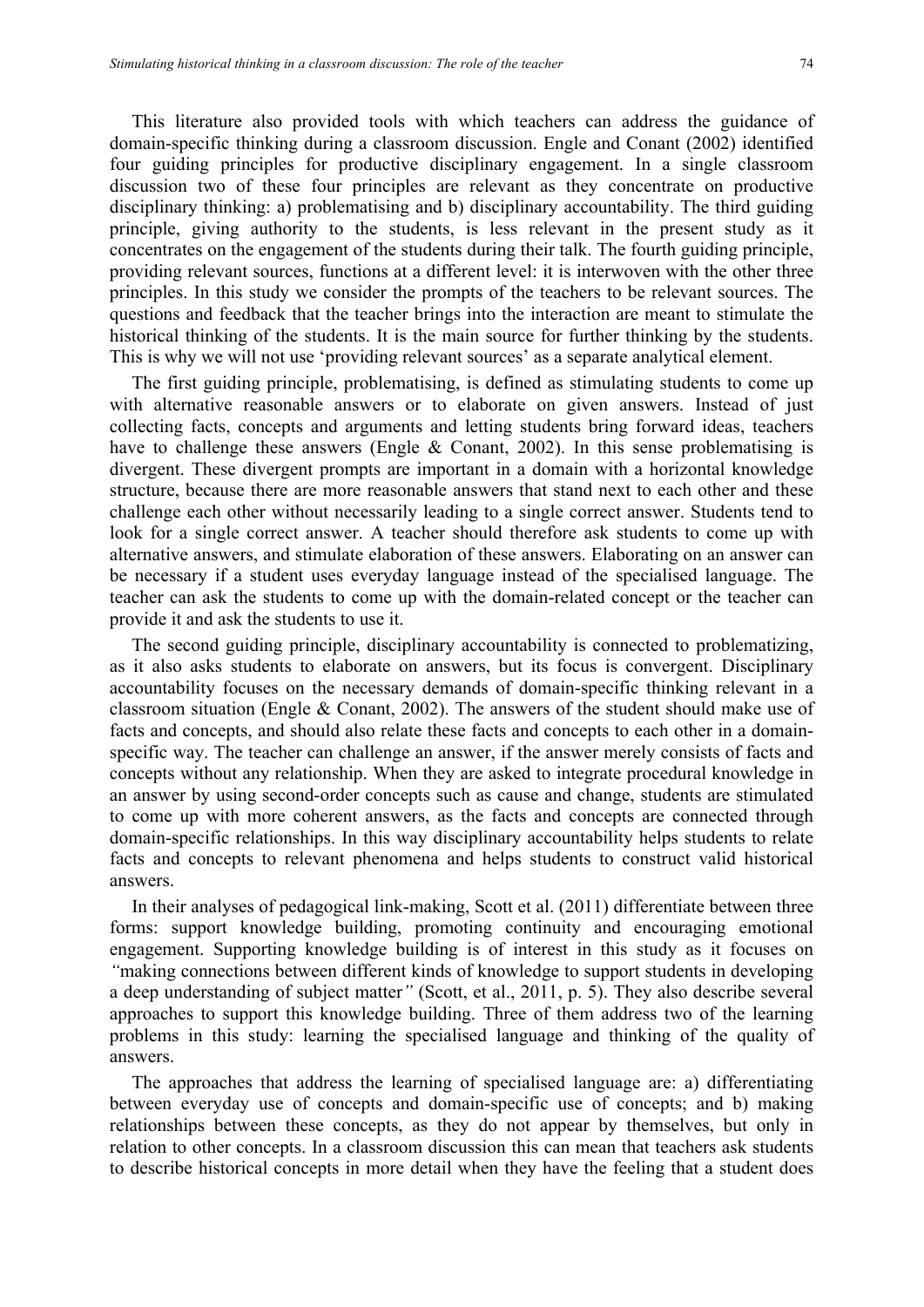not comprehend the concept very well. Where students do not use historical concepts, teachers should ask them to integrate relevant historical concepts in their answers. Stimulating the use of second-order concepts like cause, change and simultaneity, helps students to relate the facts and concepts to the historical context and phenomena at hand. Teachers can do this by asking questions to activate prior knowledge, so students come up with the concept themselves, or alternatively teachers can suggest the proper historical concept and ask students how it relates to the answer they have given. In both cases teachers help student thinking on a substantive level.

The third approach, scaling of explanations, addresses learning the specialised language and the evaluation of answers. The scaling of explanations refers to 'fluently juggling' with substantive and procedural knowledge. This scaling can be done on a substantive level, when the teacher addresses another scale but remains focused on substantive knowledge. For example: an answer discusses one historical phenomenon (e.g. reformation). The teacher can ask students to relate this phenomenon to other phenomena (renaissance and discoveries) that occur at more or less at the same time, in order to construct a more sophisticated historical context for the changes around 1500. Although focusing on substantive knowledge, the teacher stimulates students to integrate second-order concepts such as simultaneity and change to construct a more sophisticated historical context, using the specialised language in a more sophisticated fashion.

Scaling can also be done on a more abstract and procedural level, by asking what elements in the answer are important for a valid domain-specific argumentation. Scott et al. emphasise that domain specific thinking involves moving between explanations, some of which are not directly visible to the student. A teacher might focus student attention on the role of facts and concepts in domain-specific reasoning, or on the role of second-order concepts such as cause, change or simultaneity. This kind of scaling gives opportunities to discuss the criteria for assessing the quality of an answer, thus giving students more hold on evaluating answers in a domain-specific way.

These guiding principles and the approaches of Engle and Conant, and Scott et al. do not yet define historical thinking. This present study uses a task involving historical contextualisation as an example of historical thinking. Havekes et al. (2012) identified components that need to be addressed when students try to construct a historical context. These elements are: use of facts (who, what, when, where), use of historical concepts, and use of colligatory concepts, as part of the substantive knowledge and asking questions, using sources, using second-order concepts (e.g. time, change, cause, simultaneity) and argumentation as part of the procedural knowledge. They refer to this as knowing and doing history.

To support historical thinking a teacher should combine the guiding principles and approaches mentioned by Engle and Conant (2002), and Scott et al. (2011) and the components of knowing and doing history. Stimulating the use of colligatory concepts is a substantive way of relating historical persons or concepts to phenomena or a historical context. Asking students to integrate second-order concepts such as cause or change, helps students to define a historical context in greater detail. Asking for these relationships helps the students put forward more than just facts and concepts, and stimulates them to integrate components of knowing and doing history.

Little research has been done into how teachers try to address these guiding principles and approaches and how they try to integrate them with domain specific components, in a domain with a horizontal knowledge structure. In teaching history the focus has been on conceptual change (e.g. Limon, 2002), on students working with sources (e.g. Nokes, Dole, & Hacker, 2007; Reisman, 2012; VanSledright & Kelly, 1998; Wineburg, 1998), and on causal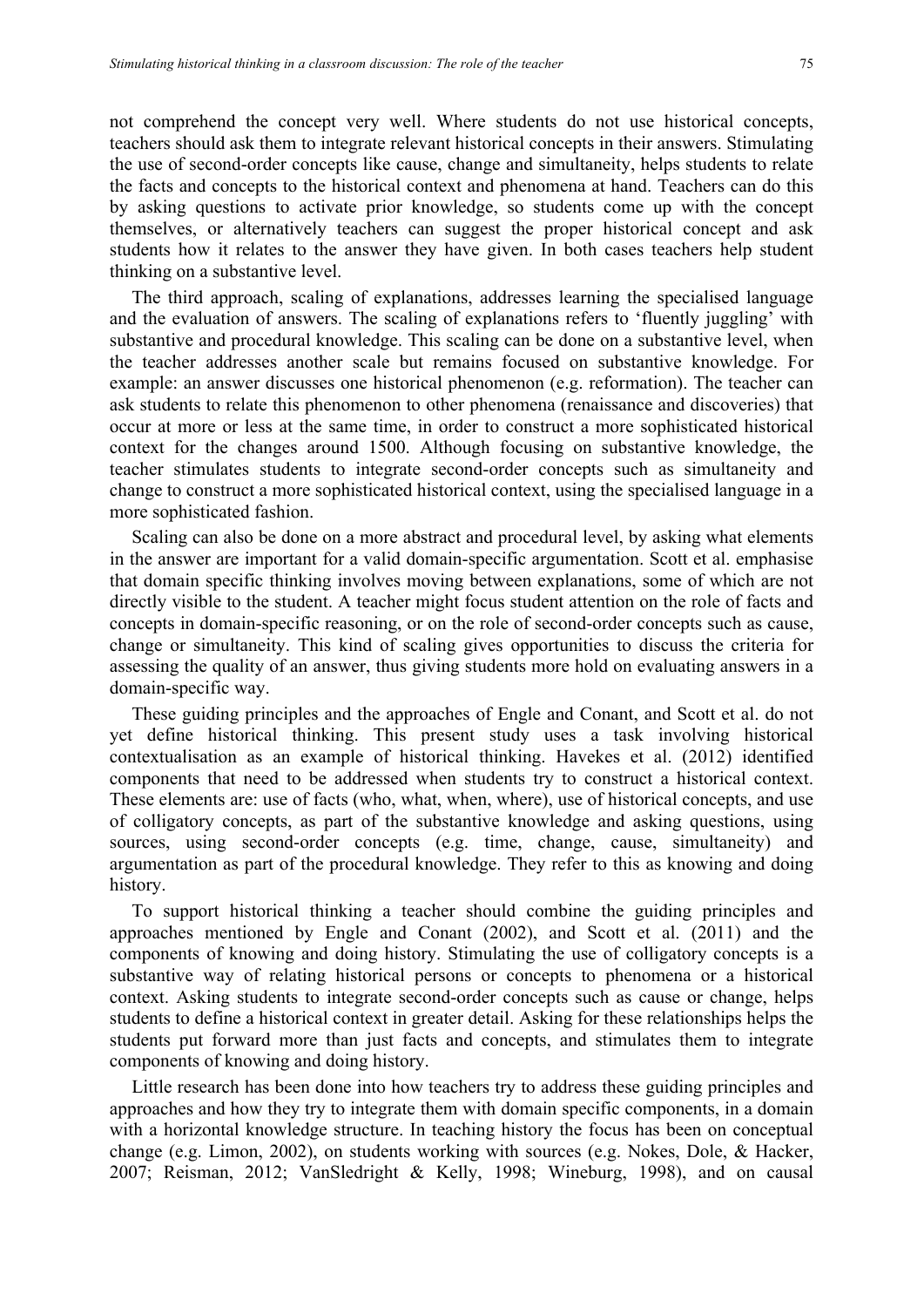reasoning by students (e.g. Monte-Sano, 2011; Pontecorvo & Girardet, 1993; Stoel, Van Drie, & Van Boxtel, 2014). Research into how history teachers stimulate thinking during classroom discussion is scarce. Van Drie and Van Boxtel (2011) have identified the use that teachers make of the general guiding principles and approaches mentioned by Engle and Conant (2002) and Scott et al. (2011), and that these are coloured by the demands of the domain. They do not indicate how teachers try to address the learning problems of the students on the one hand and the disciplinary demands of integrating knowing and doing history on the other hand. The present study focuses on the prompts given by history teachers during a classroom discussion, after students have worked in groups on a task of historical contextualisation, to describe strategies teachers use to stimulate student historical thinking and how they try to address both the learning problems and the disciplinary demands.

Table 1 shows how the learning problems of the students on the one hand and the disciplinary demands on the other hand contrast and define the challenges for the teachers. We have related the guiding principles for the productive thinking of Engle and Conant (2002), the approaches for knowledge building of Scott et al. (2011), and the components of knowing and doing history of Havekes et al. (2012) to these learning problems and disciplinary demands. The use of these guiding principles, approaches and components of knowing and doing history help us to describe the strategies used by history teachers to stimulate historical thinking during a classroom discussion on historical contextualisation.

|                                                                                      |                                                                                | <b>Teacher strategies</b>                                                                   |                                                                                                          |                                                                                       |
|--------------------------------------------------------------------------------------|--------------------------------------------------------------------------------|---------------------------------------------------------------------------------------------|----------------------------------------------------------------------------------------------------------|---------------------------------------------------------------------------------------|
| <b>Learning problems</b><br>of students                                              | <b>Guiding principles for</b><br>productive thinking<br>(Engle & Conant, 2002) | <b>Approaches for</b><br>knowledge building<br>(Scott, et al., 2011)                        | <b>Components of</b><br>knowing & doing<br>history<br>(Havekes, et al., 2012)                            | <b>Disciplinary demands</b>                                                           |
| Looking for a single<br>correct answer                                               | • Problematising                                                               |                                                                                             | $\bullet$ Facts<br>• Concepts<br>• Argumentation                                                         | Several possible answers stand<br>next to each other                                  |
| Using everyday<br>language and<br>lack of substantive<br>and procedural<br>knowledge |                                                                                | • Relating daily and<br>domain-specific<br>concepts<br>• Relating concepts<br>and phenomena | $\bullet$ Facts<br>• Concepts<br>• Colligatory concepts<br>• Second-order<br>concepts                    | Using specialised domain-<br>specific language                                        |
| <b>Fixed and clear</b><br>criteria of good/wrong                                     | • Referring to<br>disciplinary<br>accountability                               | • Scaling of<br>explanations and<br>concepts                                                | $\bullet$ Facts<br>• Concepts<br>• Colligatory concepts<br>• Second-order<br>concepts<br>• Argumentation | Debatable criteria for both<br>substantive and procedural<br>components of the answer |

Table 1: Matrix relating learning problems and disciplinary demands to guiding principles for productive thinking, approaches to knowledge building and components of knowing and doing history

# **Method**

In a multiple case analysis we will focus on the three learning challenges the teacher has to address during a classroom discussion. The first challenge is to stimulate students to search for multiple possible answers, instead of looking for a single correct answer. We will analyse how the teachers problematise the answers given by the students. The second challenge for teachers is to guide the learning of specialised language. We will analyse the way teachers stimulate the use of domain-specific concepts, instead of everyday language, and how the teachers stimulate student thinking about relationships between substantive knowledge within the disciplinary demands. The third challenge for teachers addresses thinking about the quality of answers. We will analyse how teachers converge student answers to the disciplinary demands and on how the teachers scale answers to stimulate students to fluently integrate substantive and procedural knowledge.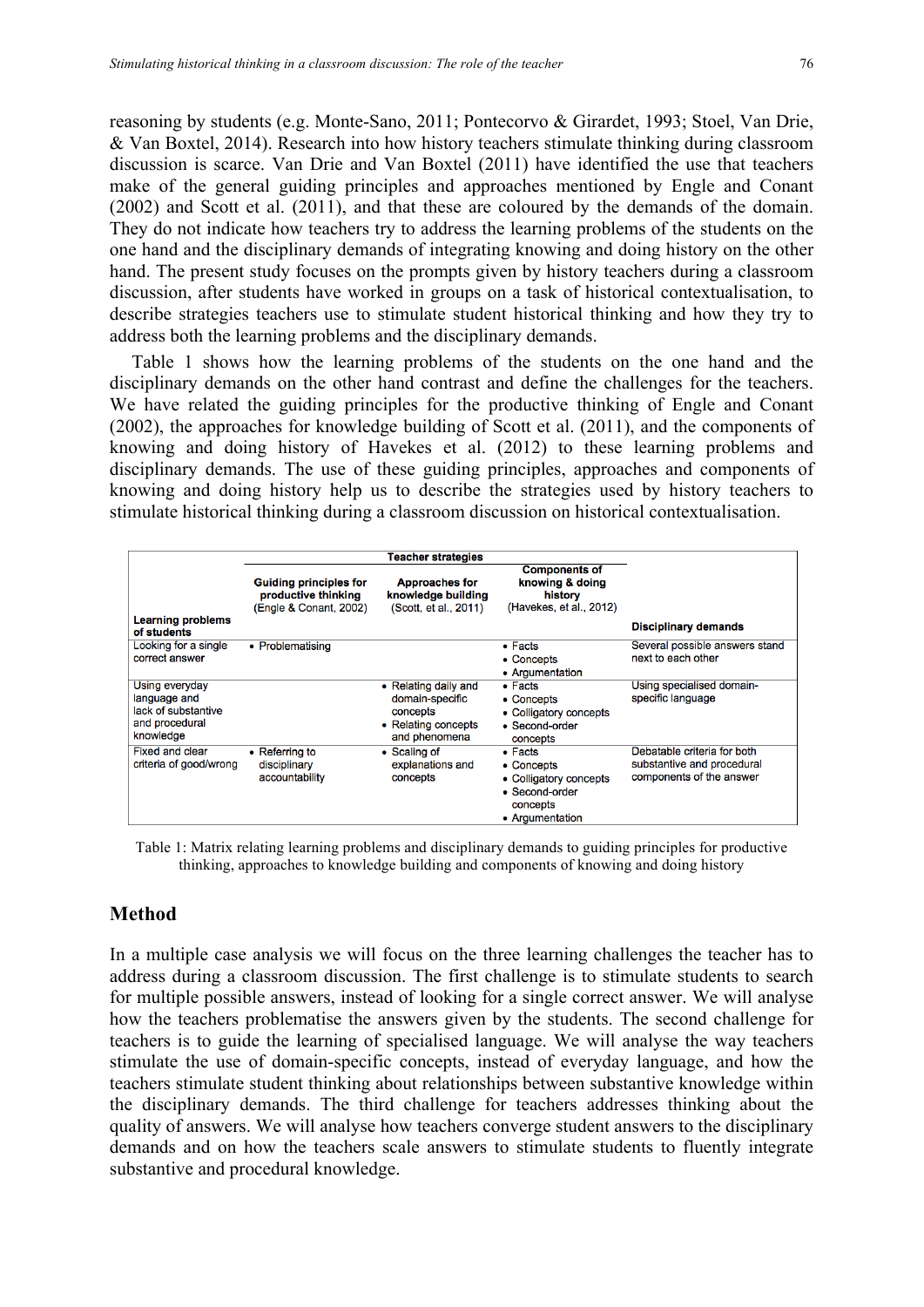We have analysed two datasets from a total of seven classroom discussions about a task involving the historical contextualisation of the changes around 1500. This task consisted of three odd-one-out rows, each addressing one phenomenon (renaissance, discoveries, reformation) and two overarching questions, relating the three phenomena, focusing on the changes around 1500 and the simultaneity of their appearance (see appendices A and B). Although there are some differences in the design of the task used in datasets A and B, we do not take them into account in this study as we focus on the learning challenges for the teachers during the classroom discussion, which are not influenced by the slightly different odd-oneouts and questions of the task.

For dataset A, three classes, with a total of 59 students (27 male; 32 female), from three different schools, participated. For dataset B, four classes, with a total of 93 students (43 male; 50 female), from four different schools, took part. The students attended upper general education (aged 15-16). Five different teachers participated, varying in teaching experience from four years to more than fifteen years, and had eight to ten years of experience with oddone-out tasks. An average classroom discussion lasted 16:15 minutes (see table 2). The classroom discussion of T4 was cut short due to the end of the lesson. Students and teacher were still discussing the last question when the lesson ended. All other discussions were finished within the normal time of the lesson.

| Teacher        | Classroom |    | Teaching  | <b>Experience</b><br>discussion School experience with the task Students Students discussion |    |    | duration of<br>classroom |
|----------------|-----------|----|-----------|----------------------------------------------------------------------------------------------|----|----|--------------------------|
| dataset A      |           |    |           |                                                                                              |    |    |                          |
| T1             | А         | Ш  | 3-5 years | since 2007                                                                                   | 18 |    | 14:30 min.               |
| T2             | в         | Ш  |           | $>$ 15 years since 2002                                                                      | 16 |    | $17:00$ min.             |
| ТЗ             | с         |    |           | 5-10 years since 2004                                                                        | 25 |    | 14:25 min.               |
| dataset B      |           |    |           |                                                                                              |    |    |                          |
| T1             | D         | Ш  | 3-5 years | since 2007                                                                                   |    | 20 | $18:40$ min.             |
| T2             | Е         | IV |           | $> 15$ years since 2002                                                                      |    | 28 | $15:30$ min.             |
| T4             | F         |    |           | 3-5 years since 2008                                                                         |    | 26 | $15:00$ min.             |
| T <sub>5</sub> | G         | v  |           | 5-10 years since 2006                                                                        |    | 19 | $18:15$ min.             |
| <b>Total</b>   |           |    |           |                                                                                              | 59 | 93 |                          |
| Mean           |           |    |           |                                                                                              |    |    | $16:15 \text{ min}$      |

Table 2: Participants in, and duration of classroom discussion (dataset A and B)

These classroom discussions were videotaped and transcribed. To analyse the classroom discussions we used the guiding principles (Engle & Conant, 2002), approaches (Scott, et al., 2011) and the components of knowing and doing history (Havekes, et al., 2012). We used Atlas-ti to code every prompt given by the teacher, as this was the unit of analysis. A prompt was defined as a sequence of utterances without interruption. By giving more codes for each prompt, we analysed how the guiding principles and approaches on the one hand, and components of knowing and doing history on the other hand, were related. We developed a matrix to visualise where the prompts of the teacher coincide (see Tables 3 and 4). We found this matrix useful as it helped to characterise the prompts of the individual teachers in the different classroom discussions. To give meaning to the prompts we also determined how they fitted into the context of the ongoing discussion. This helped us to analyse how the teacher tried to stay close to the learning challenges and to address the disciplinary demands at the same time.

Based on literature and further grounded in the data itself, we developed criteria for each guiding principle or approach (see appendix C). In this way we could agree upon a set of criteria for the codes. The criteria for the code problematising was similar to that of Engle and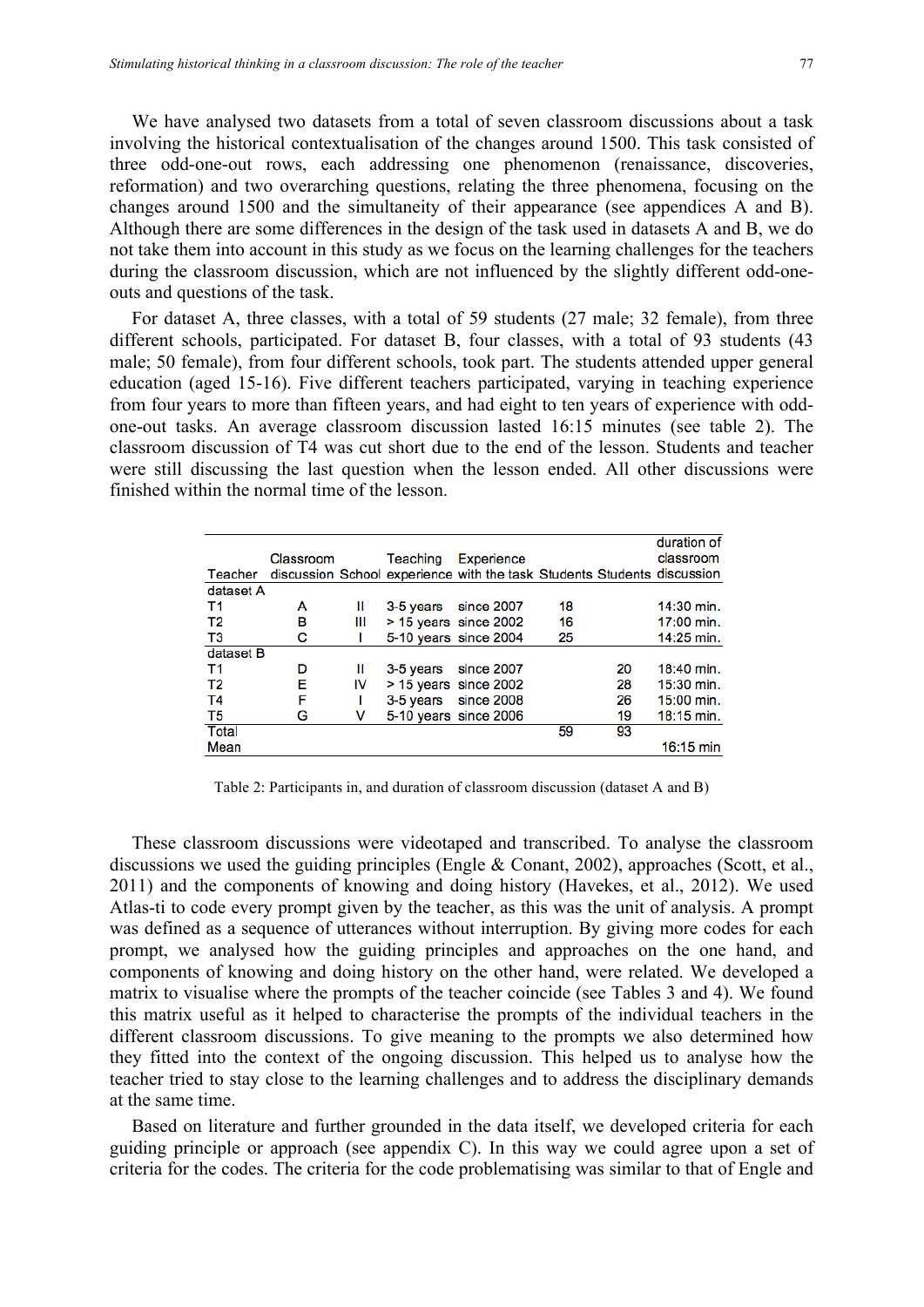Conant's (2002) findings, indicating that the teacher encourages students to give several answers and to challenge these answers of the students. These challenges should direct student thinking in a disciplinary way, however, sometimes the teacher did not direct the answer of the student in any way, but still made sure that the student elaborated on their first answer. We coded these prompts as 'only-problematizing'.

|                 |                         |                                                                                                                                                   |                                          |                                                     |                                                                                   | <b>Challenges for the teacher</b>                |                                                              |                                                                             |
|-----------------|-------------------------|---------------------------------------------------------------------------------------------------------------------------------------------------|------------------------------------------|-----------------------------------------------------|-----------------------------------------------------------------------------------|--------------------------------------------------|--------------------------------------------------------------|-----------------------------------------------------------------------------|
|                 |                         |                                                                                                                                                   | <b>Exploring answers</b>                 |                                                     |                                                                                   | <b>Specialised language</b>                      | <b>Quality of answers</b>                                    |                                                                             |
| <b>Teacher</b>  | Classroom<br>discussion | Knowing & doing history                                                                                                                           | Problematising<br>$\frac{2}{\sqrt{100}}$ | Problematising                                      | phenomena<br>Concepts-                                                            | ೆ<br>language<br>Relating<br>everyday            | accountability<br>Disciplinary                               | <b>Total prompts</b><br>Scaling                                             |
|                 | A                       | Second order concepts<br>Argumentation<br><b>Facts</b><br>Concept<br><b>Colligatory concepts</b><br>subtotal A                                    | $\overline{\boldsymbol{\theta}}$         | 0<br>3<br>8<br>3<br>3<br>17                         | 1<br>$\mathbf{0}$<br>8<br>3<br>1<br>13                                            | 1<br>1<br>$\overline{7}$<br>3<br>3<br>15         | 0<br>0<br>0<br>0<br>0<br>$\overline{o}$                      | 0<br>0<br>0<br>0<br>0<br>$\overline{o}$<br>53                               |
| $\overline{12}$ | в                       | Second order concepts<br>Argumentation<br><b>Facts</b><br>Concept<br><b>Colligatory concepts</b>                                                  | $\overline{25}$                          | 3<br>8<br>12<br>$\overline{2}$<br>5                 | 1<br>3<br>3<br>$\overline{2}$<br>0                                                | 1<br>4<br>7<br>1<br>3                            | $\overline{a}$<br>8<br>$\overline{2}$<br>$\overline{2}$<br>1 | $\overline{a}$<br>7<br>6<br>3<br>2                                          |
| T <sub>3</sub>  | $\overline{\text{c}}$   | subtotal B<br>Second order concepts<br>Argumentation<br><b>Facts</b><br>Concept<br><b>Colligatory concepts</b><br>subtotal C                      | 25<br>$\overline{22}$<br>22              | $\overline{30}$<br>10<br>31<br>39<br>13<br>9<br>102 | $\overline{g}$<br>$\overline{\mathbf{2}}$<br>6<br>14<br>9<br>1<br>$\overline{32}$ | 16<br>4<br>12<br>22<br>10<br>11<br>59            | $\overline{15}$<br>$\overline{2}$<br>8<br>4<br>3<br>3<br>20  | 115<br>20<br>0<br>0<br>0<br>0<br>0<br>235<br>0                              |
| T1              | D                       | Second order concepts<br>Argumentation<br><b>Facts</b><br>Concept<br>Colligatory concepts<br>subtotal D                                           | 18<br>18                                 | 3<br>5<br>7<br>10<br>$\overline{2}$<br>27           | 2<br>0<br>0<br>$\overline{a}$<br>0<br>$\overline{4}$                              | 1<br>1<br>2<br>5<br>0<br>g                       | 0<br>0<br>0<br>0<br>0<br>$\overline{o}$                      | 0<br>0<br>0<br>0<br>0<br>$\overline{o}$<br>58                               |
| T2              | E                       | Second order concepts<br>Argumentation<br><b>Facts</b><br>Concept<br>Colligatory concepts<br>subtotal E                                           | ī<br>1                                   | 6<br>6<br>7<br>5<br>$\overline{a}$<br>26            | 1<br>0<br>0<br>1<br>1<br>3                                                        | 3<br>0<br>0<br>1<br>1<br>5                       | 3<br>4<br>6<br>2<br>1<br>$\overline{16}$                     | 3<br>3<br>4<br>2<br>0<br>$\overline{12}$<br>63                              |
| T <sub>4</sub>  | F                       | Second order concepts<br>Argumentation<br><b>Facts</b><br>Concept<br><b>Colligatory concepts</b>                                                  | $\overline{21}$                          | $\overline{\mathbf{2}}$<br>9<br>20<br>14<br>0       | 0<br>0<br>4<br>6<br>0                                                             | 3<br>0<br>5<br>0<br>1                            | 0<br>0<br>0<br>0<br>0                                        | 0<br>0<br>0<br>0<br>0                                                       |
| T <sub>5</sub>  | $\overline{\mathsf{G}}$ | subtotal F<br>Second order concepts<br>Argumentation<br><b>Facts</b><br>Concept<br><b>Colligatory concepts</b><br>subtotal G<br><b>Total</b><br>f | 21<br>$\overline{20}$<br>20<br>115       | 45<br>0<br>14<br>16<br>17<br>2<br>49<br>296         | 10<br>0<br>0<br>1<br>1<br>0<br>2<br>73                                            | g<br>0<br>$\mathbf 0$<br>1<br>1<br>0<br>2<br>115 | $\overline{o}$<br>0<br>0<br>0<br>0<br>0<br>0<br>51           | $\overline{o}$<br>85<br>0<br>0<br>0<br>0<br>0<br>ō<br>$\overline{73}$<br>32 |
|                 |                         | М<br>SD                                                                                                                                           | 16.4<br>8.0                              | 42.3<br>26.5                                        | 10.4<br>9.6                                                                       | 16.4<br>18.0                                     | 7.3<br>8.5                                                   | 4.6<br>7.5                                                                  |

Table 3: Frequency of the prompts in seven classroom discussions, categorised in the three challenges for the teacher and components of knowing and doing history

Scott et al. (2011) provided a criterion for relating daily and domain-specific concepts, indicating that a teacher can support knowledge building by asking to use domain-specific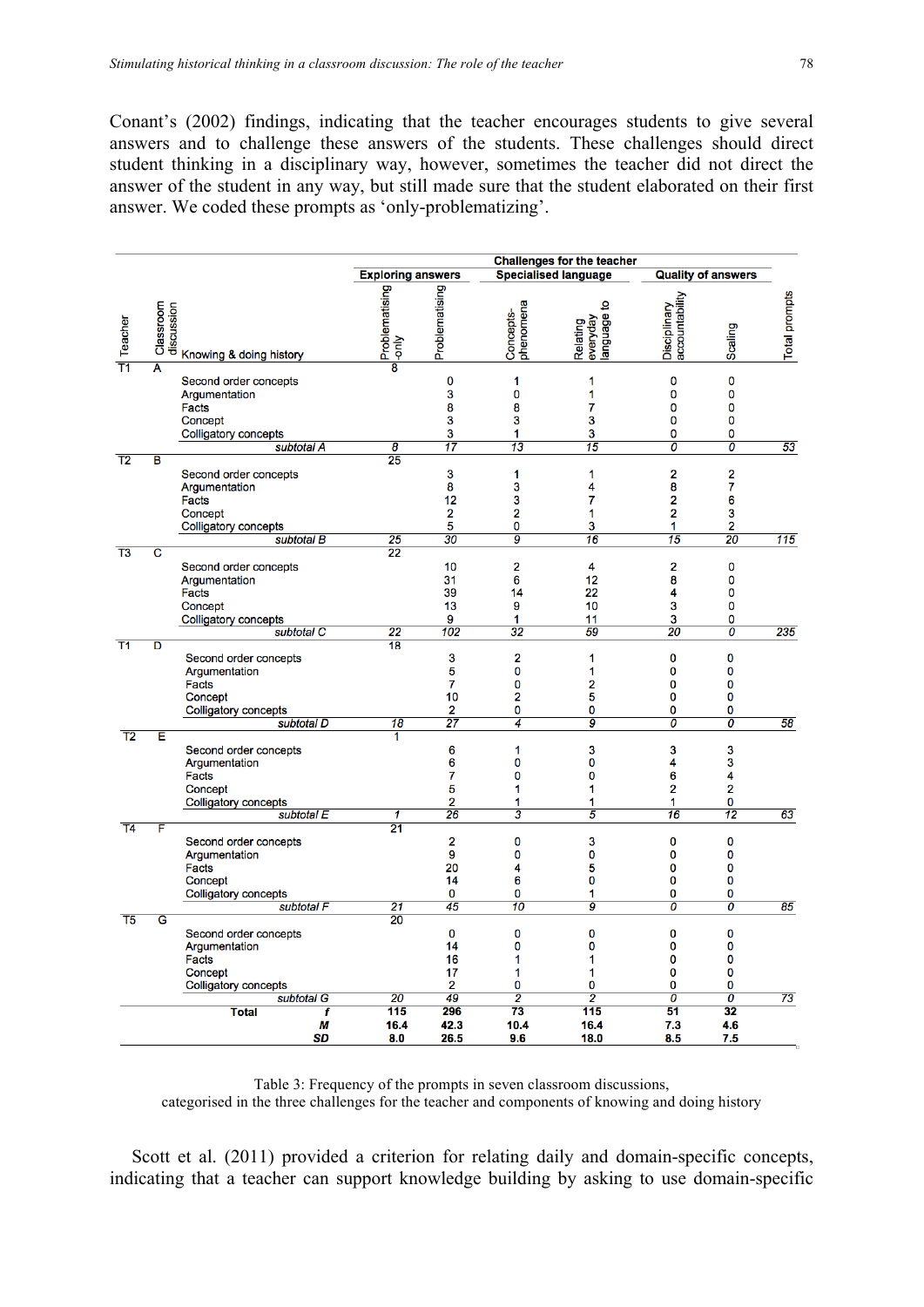concepts, by asking to explain these concepts in everyday language, or by giving new factual knowledge. The second criterion Scott et al. provided was the focus on the relationships between the concepts, persons or the phenomena. Scott et al. indicate that concepts never stand alone, but are fitted together in a interlinking system and are applied through other concepts. In history these relationships are often described through the use of second-order concepts, such as change, cause and simultaneity. We combined the insights of Engle and Conant (2002) and Scott et al. (2011) for the criteria on disciplinary accountability and scaling. This could be done on a substantive level, when a teacher initiates thinking from one phenomenon to more phenomena. A teacher can also scale from only substantial knowledge to integrating substantial and procedural knowledge, or scale to a more disciplinary meta level to address why several answers need to be discussed.

Our criteria for the codes for disciplinary demands of historical thinking are based on the insights of Havekes et al. (2012). The facts (what, who, when, where) give information about the past, but are in themselves not yet related. Guiding historical thinking should do more than just collect facts. Colligatory concepts are needed, for instance to relate the facts on a substantive level. Second-order concepts are needed to relate the facts and concepts in a disciplinary way. The following second-order concepts are of special interest when constructing a historical context: time (simultaneity), cause and change.

We use descriptive statistics to present the use of the different codes. For every classroom discussion we will describe the frequency of the prompts per category and will give subtotals for each classroom discussion. For the totals we will give the frequency, the mean and the standard deviation (see Table 3). This will give us insight into both how often a category occurred, and the differences between the classroom discussions. We will then elaborate on this use by going back to our data and characterising significant categories of the classroom discussion through qualitative analyses.

We also characterised every whole episode of the discussion. An episode was defined as the talk about one question in the task. Renshaw and Brown (2007) have emphasised the need to study the form and structure of a talk to study how the co-construction of knowledge is done in a classroom discussion. Focussing only on the prompts does not give an indication of the form and structure of the talk. Studying the whole episode will give insight into the form and structure in which the prompts manifest themselves.

Based on the research of Mercer and Nystand, Havekes et al. (2014) described four types of student talk when collaborating in small groups, using the criteria co-constructing and discussing multiple perspectives, which are relevant for the present study. Each classroom discussion involved five questions and therefore we coded five episodes (see table 4). The first talk is termed transmissive, as there was little or no collaboration and only one perspective was discussed. The teacher handed down information directly to the students and the few remarks of students did not or barely influenced the response of the teacher. All three other talks used responsive questioning (Chin, 2006) and thus tried to use the remarks of the students in the interaction. The second talk was the cumulative talk. The teacher and the students discuss one answer together and the teacher ends with a sort of conclusion which includes the remarks of the students. Often, after discussing one answer this way, another answer is brought forward and dealt with in the same way. The answers however are never brought together. In the third talk, the disputational talk, students bring forward multiple ideas. The answers of the students remain autonomous and are not related to each other. The teacher hears students remarks, but refrains from giving an opinion and refrains from directing the answers to a specific content or higher level. In the fourth talk, the transformational talk, the teacher and the students discuss several answers together. In this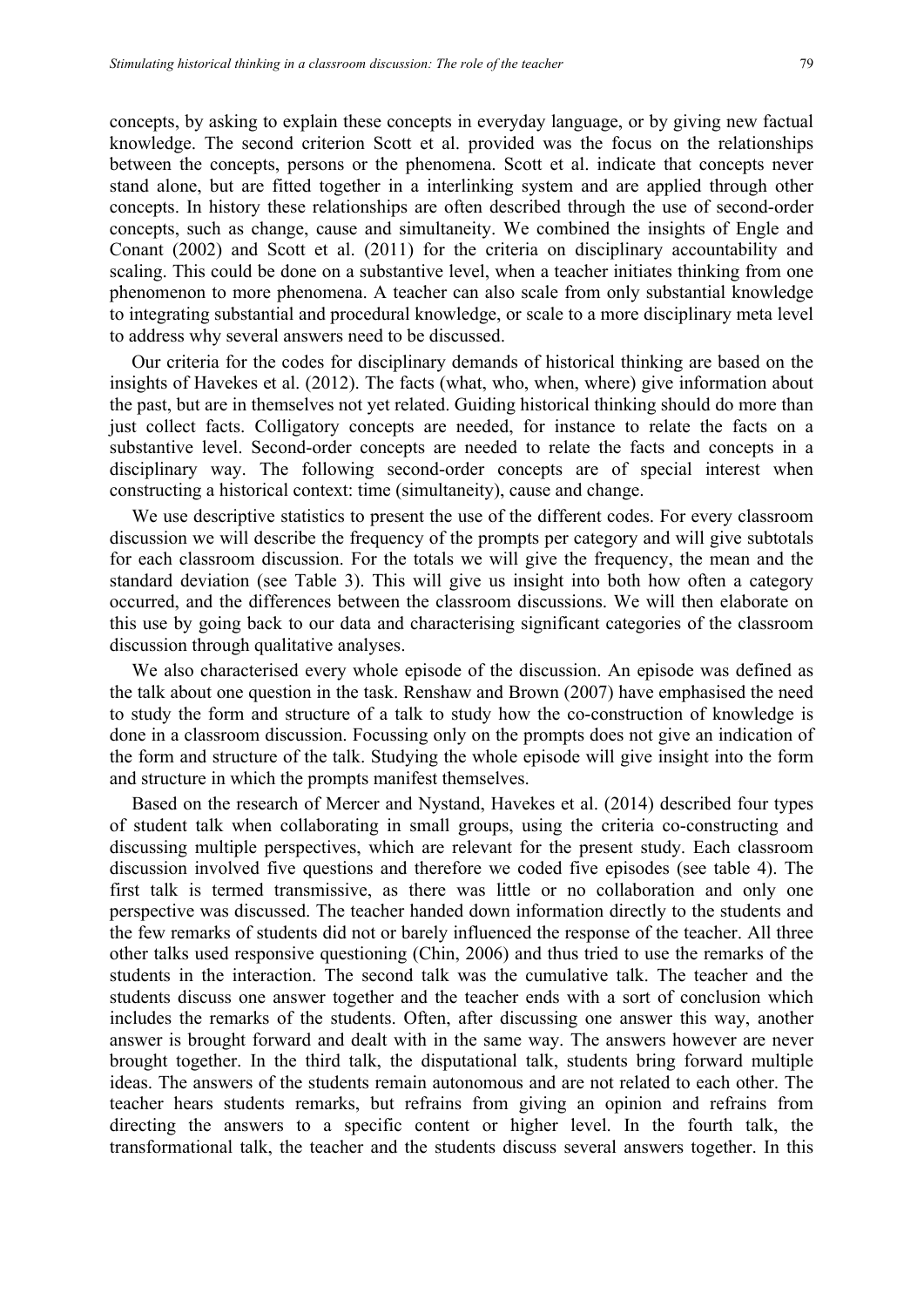talk the different answers brought forward are related to each other, for instance by comparison or by combining them, in order to come up with new ideas and conclusions.

All these analyses were performed by the main researcher of this study. During weekly encounters with a second researcher these analyses were discussed, challenged and readjusted. Two other researchers acted as debriefers, by challenging the criteria and asking for examples. During the final coding, there were some minor differences when the remarks of the teacher were interwoven with non-task utterances, such as class management issues, or when a prompt was very long and included several elements. These differences were then discussed until consistent consensus between the researchers was acquired.

#### **Results**

We present our results through descriptive statistics. We order them by discussing the three challenges for teachers in more detail, by giving examples derived from our data and performing additional qualitative analyses. We will indicate whether the results were found in all or most classroom discussions, or only in one or two.

The first challenge refers to the way teachers explore several answers by problematising in a domain-specific way. Table 3 shows that in all discussions this is the most common of all codes, especially if we add the code problematising-only, which is often used to stimulate students to continue talking or thinking. These problematising-only prompts were often very short, such as: : '*yes*' or '*because*' or '*please tell*' or '*That is an interesting point, go on*'. As mentioned, these problematising-only codes were used to stimulate students to continue talking and thinking in a general way. If we return to the category of problematising and look at how this was done in a domain-specific way, it becomes clear that the focus is mostly on knowing history (facts, concepts, colligatory concepts). The component fact was problematized particularly often. For example: '*They are reformers. And what did they want to reform?*' or '*Yes, he has discovered America. What about the others?*'. The second largest is the category of argumentation, for example: '*Okay, so the changing portrayal of mankind and the worldview is stimulated through the discoveries and the renaissance. Okay. Does anybody have an addition? Can somebody give an example?*' or '*So they serve as a motto for the way of living. Can you explain what you mean by that?*' Overall it appears that problematising prompts focus more on knowing history than on doing history.

The second challenge for the teacher involves learning the specialised language. It refers to how teachers stimulate domain-specific substantive and procedural knowledge. Table 3 shows that all teachers paid attention to learning the specialised language. Stimulating the use of the domain-specific language instead of using every day language was particularly done often (115). Overall these prompts focus almost twice as much on knowing history as on doing history. Returning to our data, we note that in all classroom discussions the episodes on the explorers are mostly responsible for this focus, especially on facts and concepts. During the preceding group work it had already become clear that the students did not have adequate substantive knowledge (see also: Havekes, et al., 2014). One teacher explicitly mentioned factual information about each explorer, while the other teachers briefly mentioned this information and partly tried to activate prior knowledge by collaborative thinking, for example: '*Yes, he discovered America. What about the others? What did Vasco da Gama do? [student answers]. Yes very good. En Diaz, why is he famous?*'

To stimulate the use of the specialised language teachers often rephrased or paraphrased answers using everyday words and domain-related concepts at the same time, for example: '*Yes, yes, so Calvin put emphasis on… you can say, the faith of the individual, very good, and Luther and Erasmus gave it more…. gave the king or the church a more important role. The*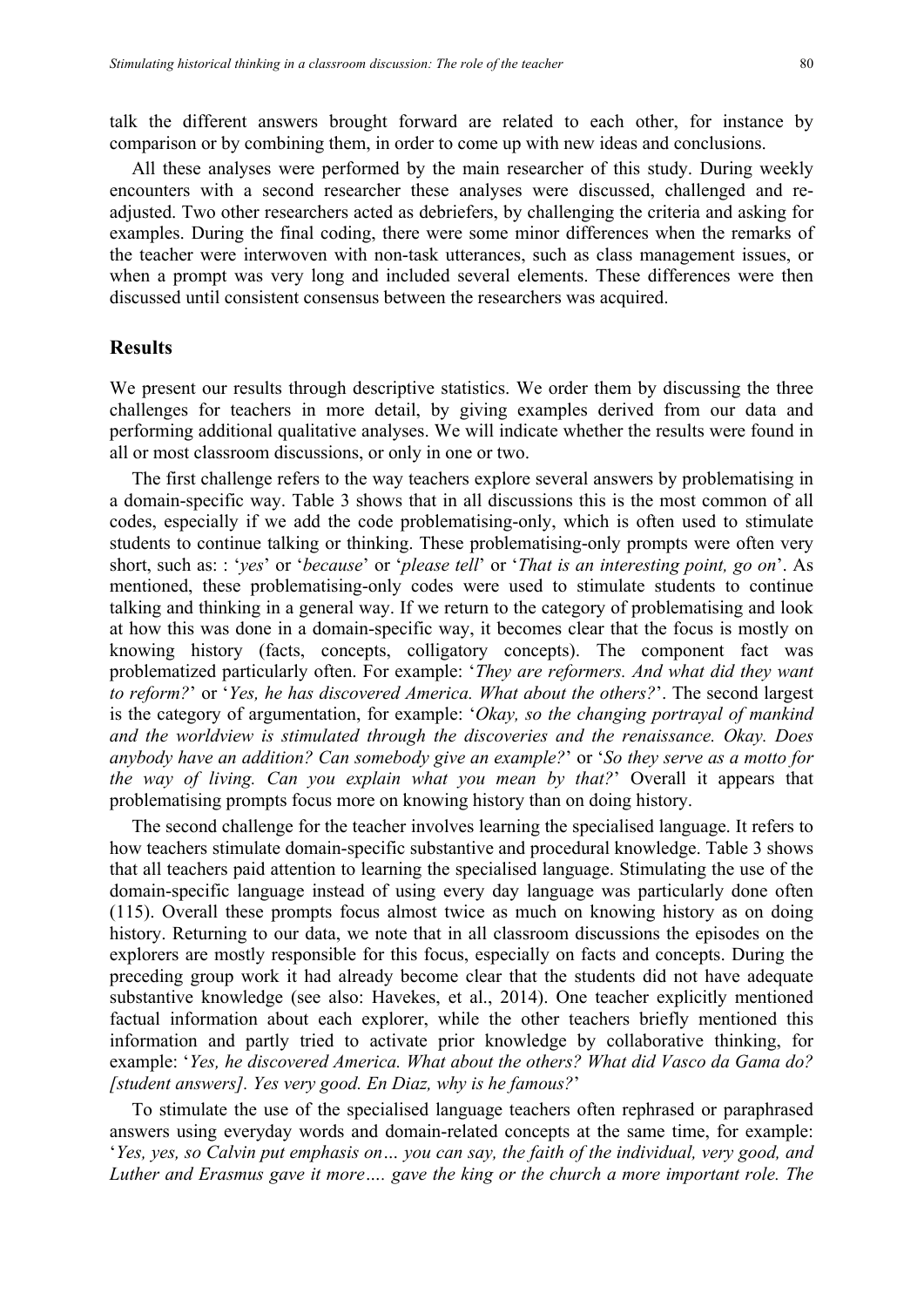*higher authority, the sovereign had to decide the faith of the people. Very good. Yes, other answers?*' This example also shows that, although the teacher evaluates this answer as a good one, more possible answers need to be explored, as they finished with an invitation for more alternatives.

Constructing relationships between the phenomena in this specific historical context is another part of learning the specialised language. We note that all classroom discussions paid attention to this. In general the prompts focused more than three times as much on knowing history as on doing history. When focussing on knowing history the teacher often asks students to construct relationships between facts and concepts and a specific phenomenon. In the following example the teacher wants the students to relate the actors to the phenomenon of the reformation: *'Very good. They thought that things happened in the church that will not pass. And then they react differently to it. Erasmus wants changes, but wants to stay within the church. What about Luther and Calvin?'* Three of the seven classroom discussions paid attention to colligatory concepts, but only once in each discussion. The other four discussions did not use colligatory concepts as a way to construct relationships in a domain-specific way. If this was done, the focus was on using the correct colligatory concept, for instance in this example the concept of renaissance: *'Humanism… and, and… what concept lays above it? What is a more general concept? […] What do we call it, what do we call the overarching concept that is mentioned as a key-concept in the textbook? It is not Humanism'.*

Five classroom discussions focussed on doing history and only discussions B and C focussed several times on doing history. In the following example the teacher focused on the second-order concept *cause* and also on relating two phenomena (renaissance and discoveries): '*That the earth was round. Good. Does this fit… Does this relate, this changing worldview caused by the discoveries, does it also have to do with the first odd-one-out in the renaissance?*' The following example illustrates how a teacher invites students to come up with a better argument by focussing on possible relationships in the answer: '*Why are they especially interested in classical antiquity if they started to think logically?*' A third example illustrates the need to look for similarities in the odd-one-out sets, thus coming up with substantiated answers within the phenomenon, such as these discoveries: '*Columbus is the odd-one-out, because, if I summarise Koen, the other three did not try to find their way to India, going west. Bartolomeo Diaz could be the odd-one-out, because… who knows a possible answer, because the other three… What do the other three have in common, differentiating them from Bartelomeo Diaz?*'

The third learning challenge involves thinking about the quality of the answers. Few prompts focused on disciplinary accountability and even fewer on the scaling of explanations. Table 3 also shows that only discussions B, C and E considered this challenge. In fact all prompts scaling student answers are from a single teacher (T2), who did this in both his classroom discussions. Prompts on disciplinary accountability were also given by this same teacher (T2) and one other teacher (T3). In the few cases that a discussion focused on this challenge, we noted a more equal ratio between knowing and doing history. This contrasts with the other two challenges, where the focus was more on knowing history.

Prompts stimulating thought about the quality of answers were often rather long. The teacher often paraphrased several given answers and then invited students to think about these answers at another level or use these given answers to construct a more sophisticated conclusion. This could be set at the level of disciplinary demands or can be related to school discipline if the teacher discusses what good answers in a written test may look like: '[…] *I think your answer gives a good summary of it all. What you are doing is constructing a chain of facts and causes, bringing it all together. […], what we have done is use historical persons and concepts, because now we are talking about how you can construct such an argument.*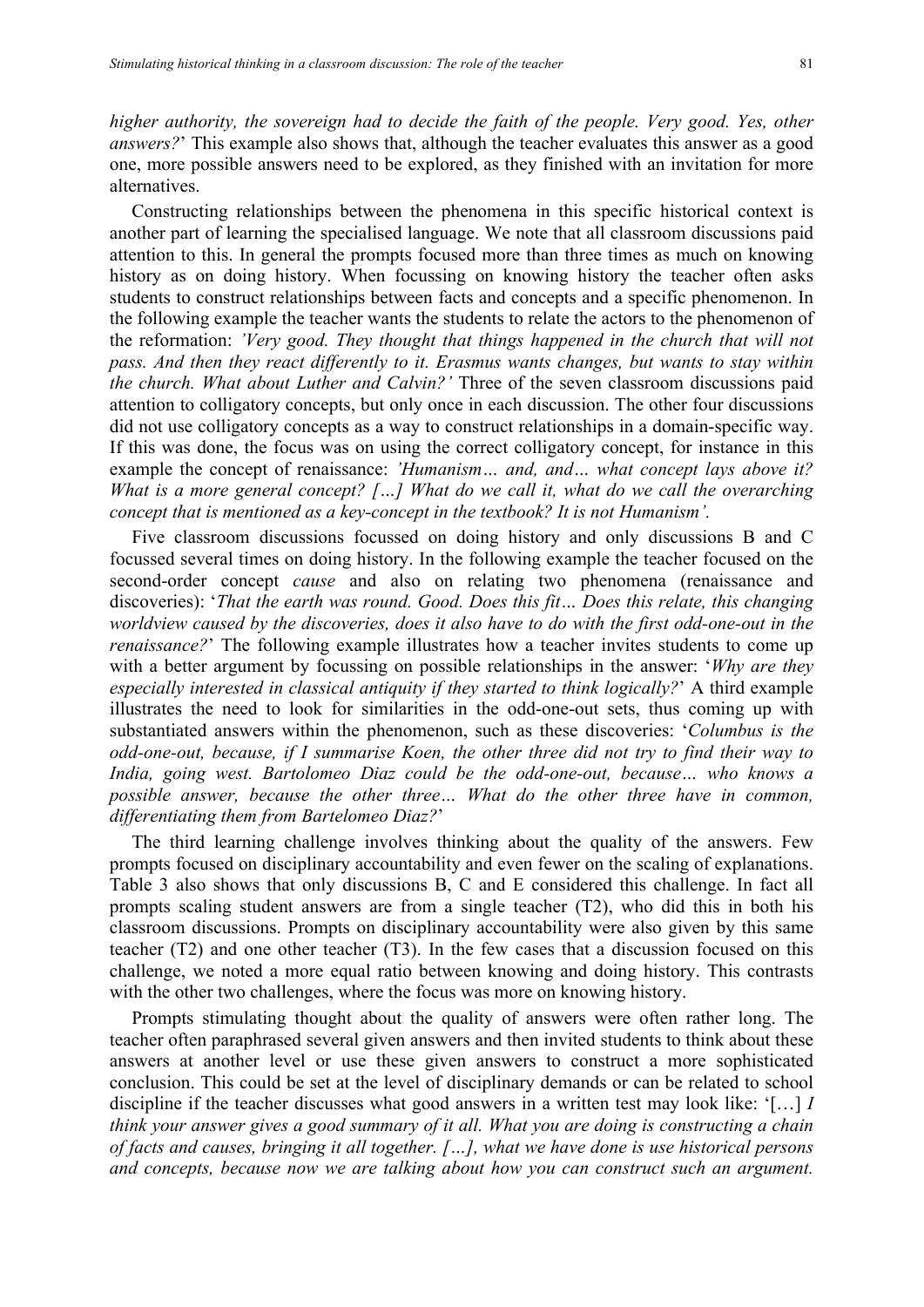*[…] We have seen mainly causes and consequences. So if you have to relate three persons or concepts, it might be useful to use one of these concepts: what are causes? Or, what consequences? Or what is the relation between these people? Or what changes or developments symbolize these persons or concepts? Because, now you are doing something*  with the domain of history. Not so much with the content of history, the discoveries, but *mainly with historical thinking. So if you have a question in a written test about what it means, about the relationship, you should actually use these kinds of words*'. A great deal comes together in this prompt, but as noted, these kinds of prompts appeared rarely.

We also coded the type of talk for a complete episode to determine whether teachers stimulated student thinking in a constructivist way and to place the prompts in the context of the talk (see table 4).

|                              |   |             |   |   | <b>Classroom discussion</b> |      |    |       |
|------------------------------|---|-------------|---|---|-----------------------------|------|----|-------|
|                              |   | в           |   | D | F                           |      |    |       |
| Teacher T1                   |   | T2 T3 T1 T2 |   |   |                             | - T4 | T5 | Total |
| <b>Transmissive talk</b>     |   |             |   |   |                             |      |    |       |
| <b>Cumulative talk</b>       |   |             |   | з | 2                           |      |    | 18    |
| <b>Disputational talk</b>    |   |             |   |   |                             |      |    | 6     |
| <b>Transformational talk</b> |   |             |   |   |                             |      |    | 8     |
| Total                        | Б | Б           | 5 | 5 | 5                           | 5    | Б  | 35    |
| $N = 35$ (episodes)          |   |             |   |   |                             |      |    |       |

Table 4: Frequencies of types of talk in each classroom discussion

We will first look at how the episodes are opened, because this is important for the form and direction of the talk. To stimulate collaboration and the exchange of ideas, all teachers started the discussion in an open manner by asking students to come up with a possible answer: '*Okay boys and girls. I believe that most of you have finished the task. So let's start discussing your answers. So, for every odd-one-out there are several possibilities and I think the argument that you use to choose the odd-one-out is important. Erm… the first one, memento mori, carpe diem, uomo universalis and classical heritage. Who..?*' Teachers also made it explicit that several answers were possible and that there is no single correct answer: '*[…] Let's see what you came up with and as I said before, it is of course not the idea to come up with the correct answer. Your argumentation is what matters*'.

Three episodes were coded as transmissive talks, showing a classical initiation-responseevaluation pattern, with a rather long prompt from the teacher at the end, without involving the remark of the student. These three episodes were the only talks to explore just one possible answer.

The majority of the episodes were coded as cumulative (18). Our data shows that all these episodes discussed several possible answers, one after the other, not simultaneously. Each discussion finishes with a conclusion by the teacher, in which the remarks of the students are included. An example of closing the discussion on a possible answer during a cumulative talk was described above when we discussed the results of stimulating the specialised language: *'[…] The higher authority, the sovereign had to decide the faith of the people. Very good. Other answers?*<sup>2</sup> In another discussion the teacher continued discussing the answer of a student, using several prompts to problematise the answer, and ended with: '*Yes, very good. So Erasmus indeed wanted to prevent the church from dividing. Luther and Calvin on the other hand did not object to dividing the church*'.

We coded six episodes as disputational, which means that multiple ideas are brought forward but that these answers remain autonomous and are not related to each other. In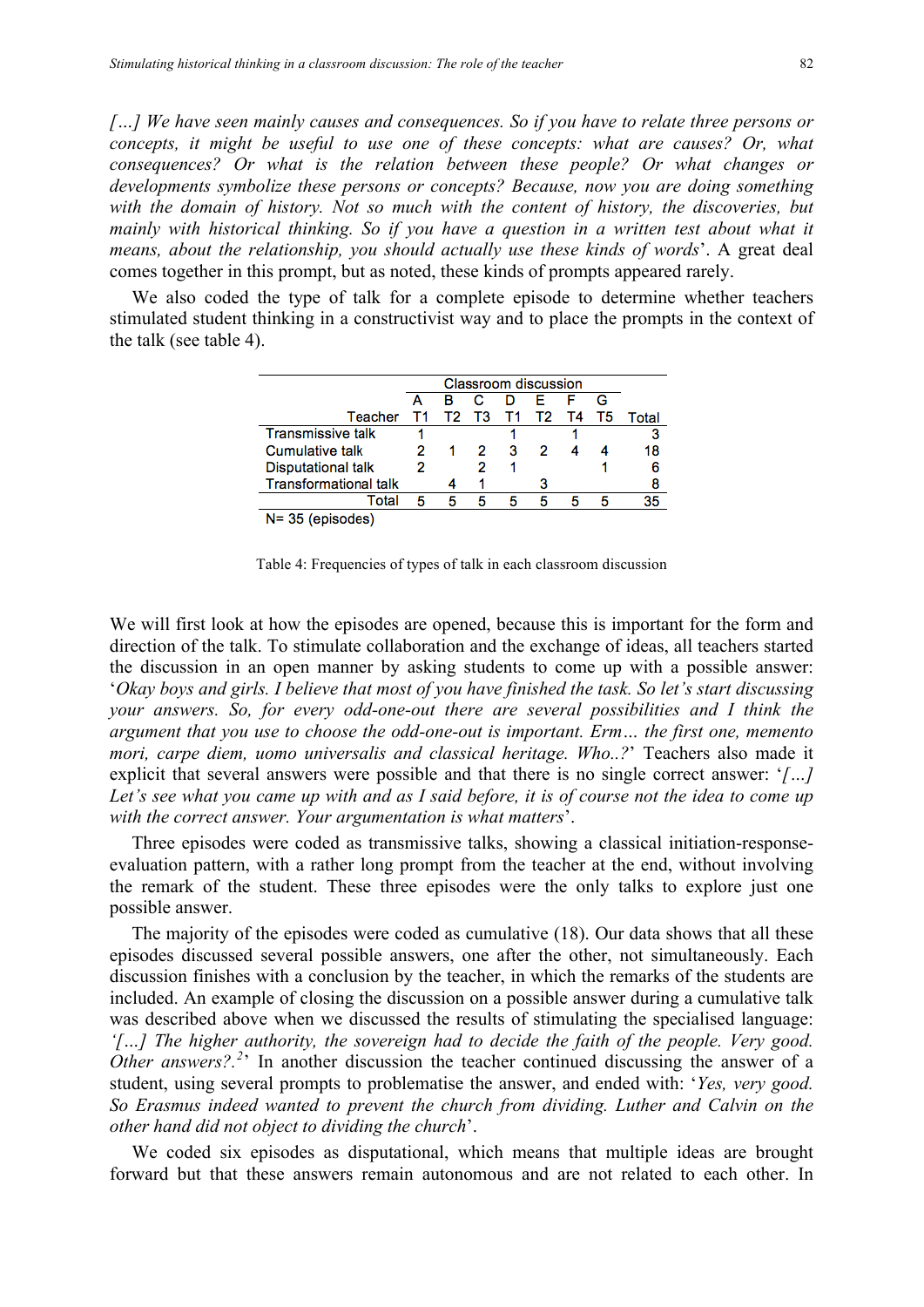contrast with cumulative episodes, where a conclusion ends each answers, these disputational

episodes do not end with some sort of conclusion. The same teacher as above finished another episode like this: '*Okay, Okay… Anybody else?*' When nobody reacted, the teacher went on to the next question without further ado. The use of 'okay' in this prompt is very neutral, just leading the conversation. The answers are simply listed and not discussed or assessed in any way.

Table 4 shows that eight episodes are coded as transformational, but also that only in classrooms B and E did this occur regularly, and in classroom C only once. In most classrooms this type of talk did not occur. It needs to be noted that these discussions are led by the same teachers (T2 and T3) that stimulated thinking about the quality of the answers. The long quote we used above to describe this thinking about the quality of answers, is a good example of closing a transformational talk. The teacher paraphrases the answers of students, brings together several answers and uses words like 'we'. The example focuses on doing history, but in transformational talks the focus can also be on knowing history. An example from another teacher illustrates this: '*So we can say that it depends on your question or your perspective if a concept is the odd-one-out. Classical heritage can be the odd-one-out if you are looking for mottos or Latin expressions, but if you consider which concepts are important to explain the renaissance, memento mori becomes the odd-one-out. […]*'. These talks indicate possible answers as the teacher makes the criteria for thinking about the quality of the answers explicit, but leaves it up to the students to draw final conclusions, thus stimulating the co-construction of new knowledge. In these prompts knowing and doing history are more or less equally present, implicitly indicating that this is needed for sophisticated historical thinking.

# **Conclusion and discussion**

We will now present our conclusions and discuss them in light of challenges for the teacher, then we will come back to our main research question and draw some final conclusions.

The first challenge for the teacher is to explore several possible answers with the students. This was done through continually problematising student remarks. To do this teachers used the design principles of creating a cognitive incongruity and stimulating the substantiated arguments of the task (Havekes, et al., 2012). Problematising, whether focusing on knowing or doing history, helped in discussing more perspectives and in broadening or deepening the answers given. This is in line with the findings of Van Drie and Van Boxtel (2011), who presented examples of the way teachers broadened or deepened historical reasoning in a whole-class discussion. If the focus remains on knowing history, which is often the case, the thinking of students is broadened in the sense that more facts, persons and concepts are introduced, explained and related at a substantive level. If the focus is on doing history, student thinking is deepened, because more components of historical thinking are involved in the argument. Constructing relationships is done through second-order concepts, such as change and cause. Only if problematising involves an explicit focus on integrating knowing and doing history, is student thinking extended towards more elaborate historical thinking by using and debating both domain-specific substantive and procedural knowledge to construct historical context. Only one teacher integrated knowing and doing history explicitly, when he problematized by discussing the criteria for the evaluation of an answer.

Results show that all episodes, except the three transmissive talks, explored several possible answers. If we look at all classroom discussions, we note that all teachers emphasised the need for multiple answers, and this was often made explicit at the start of the classroom discussion. The reason that several answers needed to be discussed was often implicit,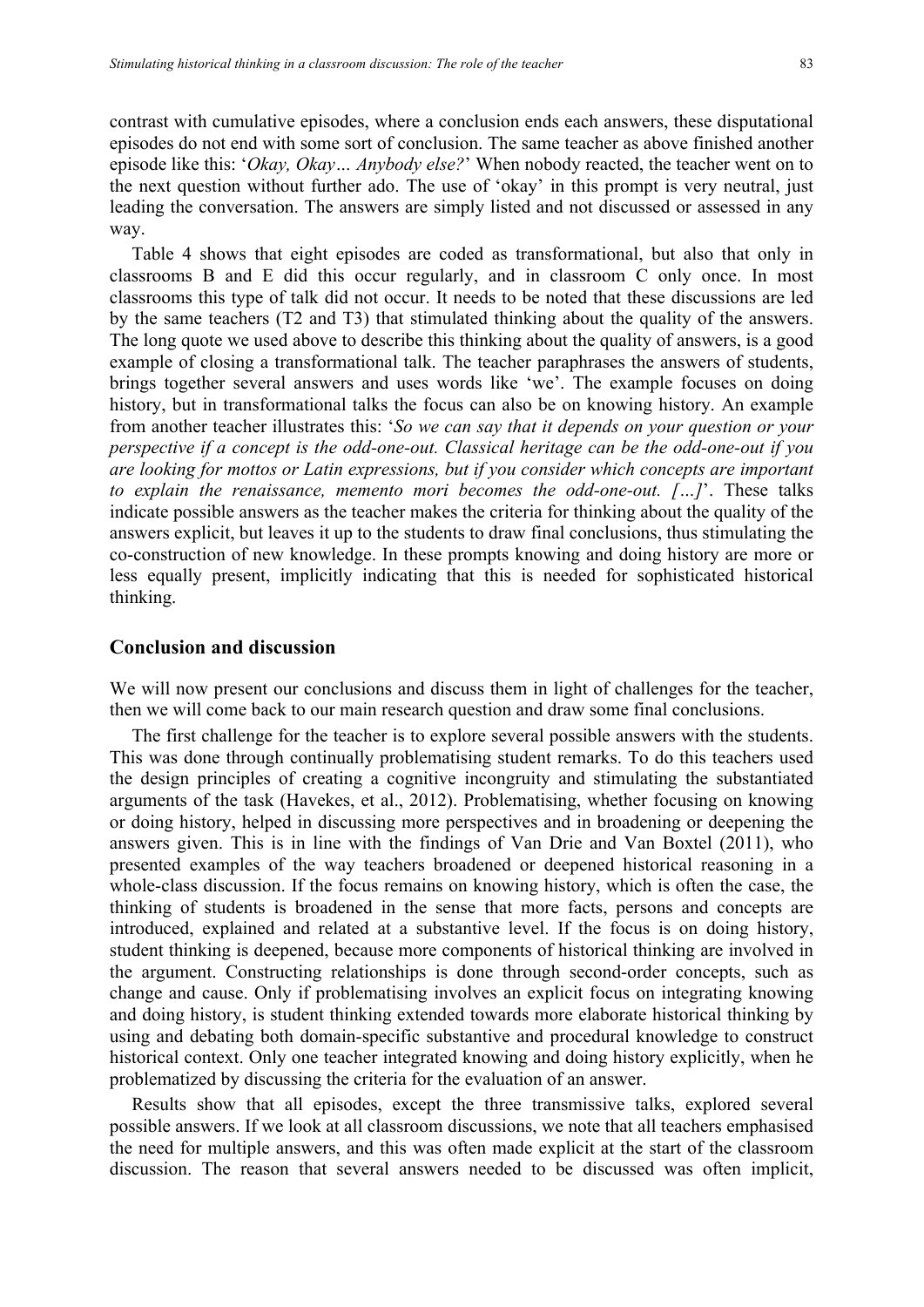however. It is not clear whether the teachers explored several answers because the design of the task stimulated it or because of the disciplinary demands. The teachers therefore might be more task-orientated than domain-orientated. If teachers are indeed more task orientated, then it seems that they focus on the learning problems of students who are more interested in doing well at the task than in historical thinking (Newell, Beach, Smith, & VanDerHeide, 2011).

Literature suggests that teacher stances on pedagogy might also influence their behaviour. In a review Maggioni and Parkinson (2008) describe history teachers who believe that learning history is acquired through construction by using different historical heuristics and those who believe that learning history is done by bringing to life existing narratives, for example through captivating and entertaining sources that allow the ability to acquire factual knowledge. They also emphasise that history textbooks often present an unbiased narrative of events, which might enhance the epistemic belief that learning is about receiving a body of knowledge developed by experts. The task in this study however leaves little place for bringing to life existing narratives or receiving a body of knowledge. The task forces students to think of multiple possible answers and forces them to discuss them. This might however clash with the epistemic ideas of teacher who believe that learning history is done best by bringing existing narratives in a lively manner.

All classroom discussions considered the second challenge: learning specialised language. Teachers focused student attention on using domain-specific concepts and relating these concepts to the historical context. This focus became most explicit during the odd-one-out talk about the explorers. The prior knowledge of the students fell short and the teachers spent significant time activating the necessary substantive knowledge to fulfil the task. Two teachers explicitly emphasised the need for substantive knowledge in historical reasoning, when they scaled the answers of the students.

In other discussions we noted that the teachers tried to stimulate the use of colligatory concepts, such as renaissance, or 'changing portrayal of mankind and worldview'. Colligatory concepts were used as a kind of conclusion. They seem to function as a link between concepts, persons and phenomena on a substantive level. Some talks finished with this kind of broadening of students' substantive knowledge. Van Drie and Van Boxtel (2011) also noted these kinds of decisions being made by the teacher. Teachers seem to stay close to the learning problem of the students to give good opportunities to build a solid substantive knowledgebase as part of learning the specialised language. This focus on the substantive might also be motivated by the national exams in the Netherlands, in which students can earn several marks by naming and explaining historical context. Newell, Beach, Smith and VanDerHeide (2011) argue that the pressure of assessments also shapes the answers of students. Students realise that they need to produce answers that can withstand assessment by the teacher, whether during a classroom discussion or in a written test and therefore tend to come up with answers that resemble earlier experiences of good answers, often focussing on including the correct substantive knowledge. Teachers and students, both trying to stay close to what they think the other prefers, thus find themselves in a sort of vicious circle, focussing on substantive knowledge over and over again.

The third challenge, stimulating thinking about the quality of answers, was done more regularly in two discussions by the same teacher, and once in the discussion of another teacher. Few prompts focused on this learning challenge by scaling the answers to another level, but when it was done it addressed our design principle of explicitly focussing on integrating knowing and doing history (Havekes, et al., 2012). Returning to the data, we noted that the teacher who included this in both his discussions addressed the epistemic ideas of the students, making clear that criteria are needed for the valid integration of knowing and doing history, without fixed procedures. This teacher used long utterances and took charge of the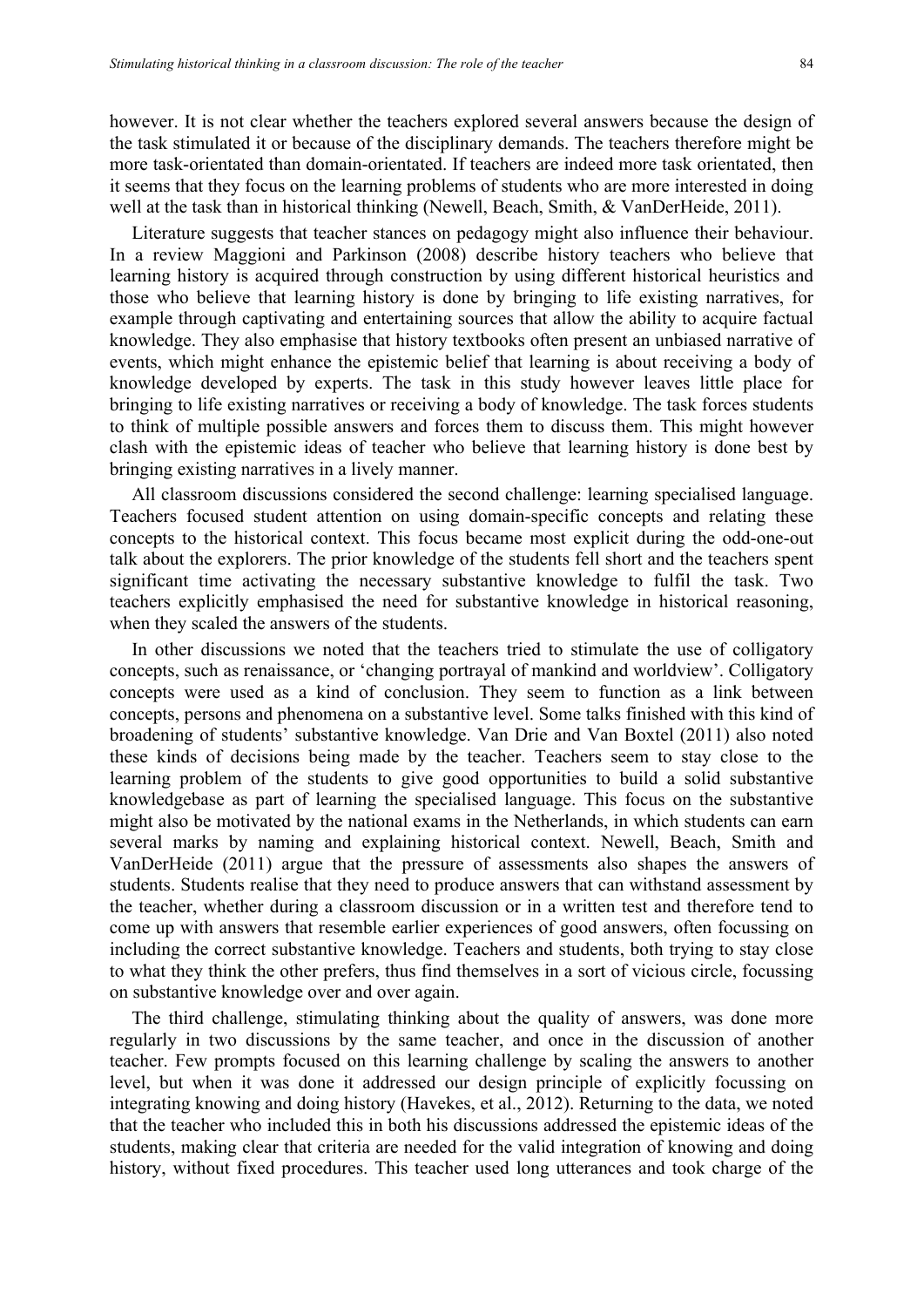discussion: he decided to explain the required criteria for historical thinking explicitly and model correct historical thinking. In this way the teacher helped the students to become acquainted with the disciplinary demands of discussing criteria to evaluate answers, although students did not explicitly use these demands themselves. It remains unclear what effects these prompts would have on student historical thinking in the long term, although explicit teaching of skills and addressing student epistemological beliefs are considered important for becoming an expert in a particular domain (Alexander, 2005; Stoel, et al., 2014).

It remains unclear why most discussions did not focus on all three learning challenges. The first and the second were addressed, as all teachers explicitly mentioned the need to explore several answers, and during all discussions teachers paid attention to learning specialised language. The third challenge, however, was addressed regularly by only one teacher in his two discussions. Our data does not provide sufficient information to draw empirically grounded conclusions about why this might be, but we will discuss possible explanations for the choices of the teachers. We noted from the data that time was an issue in some of the discussions. When the end of the lesson was approaching, they increased the tempo. We found remarks like: '[…] *ssh… erm… We have three minutes left and in those three minutes I want you to finish the final question*'.

We have already discussed the possible influence of a teacher's epistemic ideas on learning history, and the focus on learning the substantive knowledge. The teachers in this study, however, were selected because of their experience and because they were familiar with the pedagogy *Active Historical Thinking* and the task. Despite the familiarity with the design principles of the pedagogy and the task, we still noted that these teacher paid a great deal of attention to knowing history. This might be explained by the ideas of teachers as to what students are capable of when learning history. This might also influence the reasons they focus less on doing history, and do not focus on thinking about the quality of answers. They might consider it too difficult for students, especially for the topic in the task used in this study: the historical context of the changes around, and the 'changing portrayal of mankind and worldview', cannot be described in a simple linear causal chain of origin, event and consequence. Lee (Lee, 2005; Lee & Ashby, 2000) and others have noted this as one of the problems in learning history. Lee and Howson (Lee & Howson, 2009) have also shown that a lack of substantive knowledge is a problem when students have to construct a historical context. It might therefore also be possible that the topic of the task constrains teachers in exploring the challenge of thinking about the quality of the answers.

More possible explanations are suggested by Newell et al. (2011) in their review study of teaching argumentative reading and writing. Argumentation involves a sophisticated set of practices and there is no one correct form. Teachers, so they argue, might not always know what substantive and procedural knowledge are required. This might be even more valid in domains with a horizontal knowledge structure, as they are ill-structured. On top of that, Newell et al. emphasise that teaching argumentation is often done in a formal way, using prescribed steps to come up with a correct argument. This may limit student ability to think critically about the quality of given answers. In guiding high-quality argumentation teachers might take procedural concepts, such as change and cause, for granted, and not make them available and useful for the students in this particular task as part of discussing the quality of answers. Newell et al. also bring forward another possible problem meaning that teachers try to avoid discussions about the quality of answers. They note the accepted idea that teachers must try to maintain a conflict-free zone when it comes to learning. Starting a discussion about the quality of the answers given might disrupt this conflict-free zone, especially as there are no fixed rules for establishing the correct answer.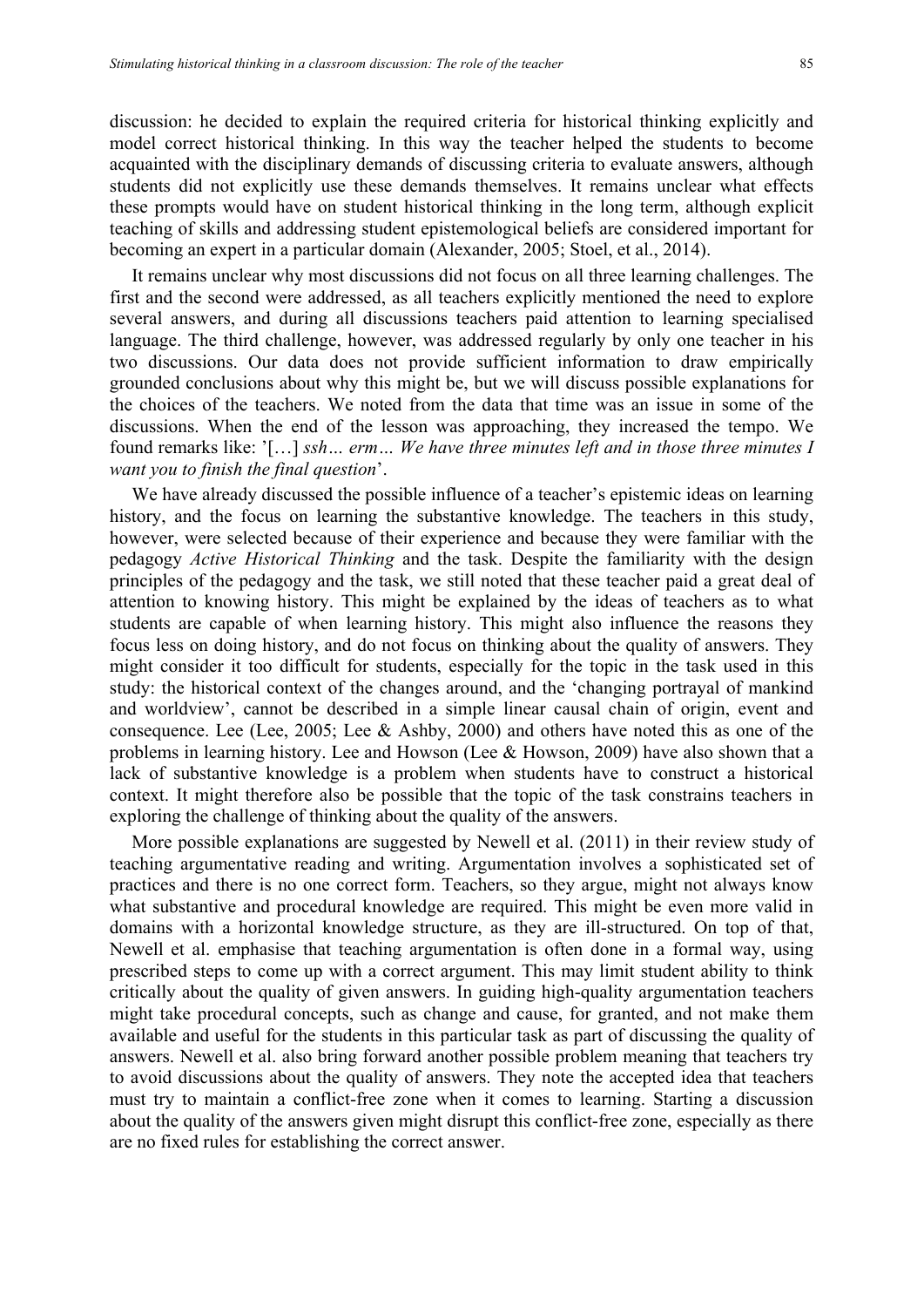Answering our main question about how teachers stimulate domain-specific thinking in a domain with a horizontal knowledge structure, like history, during a classroom discussion on debriefing a task involving historical contextualisation, we can conclude that teachers use three kind of strategies to support domain specific thinking: 1) broadening student thinking by stimulating the use of substantive knowledge, placing an emphasis on knowing history; 2) deepening student thinking by focusing on procedural knowledge, placing an emphasis on doing history; and 3) enhancing student thinking by integrating knowing and doing history.

In the first strategy, broadening student thinking, multiple answers are explored and the focus remains on facts, persons and concepts. The substantive knowledge of the students is broadened through prompts asking them to describe or elaborate facts, historical persons and concepts. This is triggered by the nature of the task in which the three odd-one-out tasks ask for substantive knowledge. This focus on substantive knowledge remains close to the epistemic ideas of the students, who often have a copier or borrower stance at this age (Havekes, et al., 2012; Maggioni, VanSledright, & Alexander, 2009). In these stances they focus on knowing history, as they believe that presenting facts which are more or less related is the essence of reconstructing the past and doing history. Broadening student historical thinking this way is a first step, but scholars on learning history agree that this is not enough (Barton & Levstik, 2004; Davies, 2011; Lee, 2005; Levstik & Barton, 2005; Limon, 2002; Monte-Sano, 2011; Reisman, 2012; Van Boxtel & Van Drie, 2004; Van Drie & Van Boxtel, 2008; VanSledright, 2010; Wineburg, 2001).

The second strategy, deepening student thinking, explores, as all strategies do, multiple answers. The focus shifts to doing history, as the teacher emphasises the need for good argumentation and the use of second-order concepts like *change*, *cause* and *simultaneity* to construct relationships between the facts, persons and concepts. Student thinking is deepened because relating facts, persons and concepts now involves components of doing history. It helps students develop their epistemic beliefs, as they learn that valid domain-related argumentation is based on components of doing history, such as using second-order concepts. This strategy remains close to the epistemic ideas of students in the borrower stance, in which students believe a final reconstruction is possible if all facts and sources are available, but, as not all information from the past is preserved, students realise that several constructions of the past are possible as long as you make valid arguments for it. Deepening student historical thinking this way runs the risk that students might think that anything goes in history, because they do not yet recognise that valid constructions in a domain with a horizontal knowledge structure are restricted by domain-specific procedures, which are context dependent.

The third strategy, enhancing student historical thinking, integrates knowing and doing history. Facts and concepts are not only broadened on a substantive level or deepened by relating them through second-order concepts, but the teacher explicitly scales to a more metacognitive level, in which the criteria for a valid historical argument are discussed. This explicit focus helps students to become acquainted with the context dependent procedures of the domain and shows them that factual knowledge and concepts need to be addressed in a historical way so as to construct historical reasoning that can withstand critical debate. This focus also shows that a sophisticated epistemic stance, the criterialist stance, is needed. It shows them that knowing and doing history need to be integrated, using domain and context specific criteria.

It needs to be noted that the use of the third strategy, enhancing students' historical thinking by integrating knowing and doing history, was explicitly engaged by only one teacher in two classroom discussions. This teacher was the most experienced teacher in this study and had also been involved in developing the pedagogy of *Active Historical Thinking*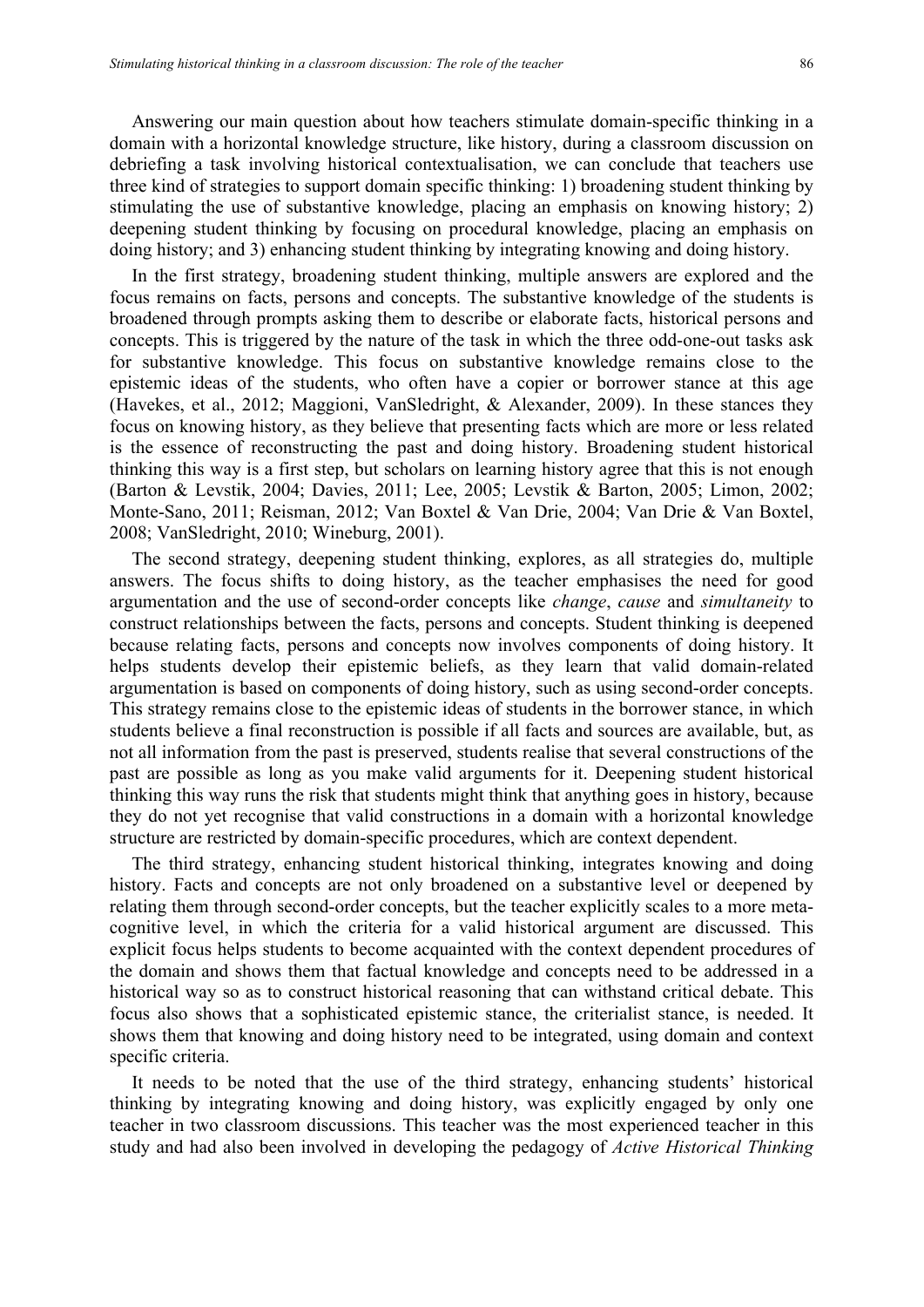from the beginning. It might also be that the other teachers believed it was too difficult for students. We have also suggested that the Dutch system of assessment might be of influence.

It needs to be noted that teachers do not stick with just one of these strategies. In the discussion of one answer the focus might be on deepening substantive knowledge, while in the discussion of another answer, the focus might be on broadening or enhancing student knowledge. Consideration of time issues, epistemic ideas about learning history, the specific topic and the nature of the task might also be an influence here. Further study should focus on the relationship between the chosen strategies, types of discussion and the considerations of the teachers about this choice.

The strategies, although far from definitive, might enhance teacher awareness of the necessary focus during a classroom discussion to stimulate the domain-specific thinking of students. Further research is needed to relate the behaviour of the teachers to their pedagogical content knowledge, so that the strategies can be useful in a variety of domains with a horizontal knowledge structure.

It can be argued that in a domain with a horizontal knowledge structure, the guiding principles for disciplinary thinking (Engle & Conant, 2002) and the approaches to knowledge building (Scott, et al., 2011), are not enough to stimulate historical thinking in themselves. These tools give a general focus, but do not yet determine the domain-specific aim needed for historical thinking. Components of knowing and doing history (Havekes, et al., 2012) need to be involved in the prompts of the teacher. The ill-structured character of history, however, gives little support to the teacher about which components are relevant at a specific moment. When choosing a strategy, teachers seem to find it important to broaden the substantive knowledge of the student, as a knowledge base. They seem to have the idea that students must know a lot of factual and conceptual knowledge, before they can go on to use this knowledge in domain-specific procedural ways. Learning history in secondary school might be seen as a first step towards a more sophisticated, more disciplinary way of historical thinking. If this is the case, the focus in designing tasks and in preparing classroom discussions should be on the design principle of explicitly integrating knowing and doing history (Havekes, et al., 2012). Design-based research should investigate how this integration can be stimulated. Is the first step indeed building a knowledge base and then using it, or can this be done at the same time? How do the epistemic ideas of teachers, about how students learn to think historically, influence pedagogies and determine teacher behaviour?

In this study we did not address all components of knowing and doing history, as they were not relevant in this particular task. Future research should study these strategies with other tasks and in another contexts, so that more light can be shed on both the context-dependency of stimulating historical thinking and on the characteristics that are less context-dependent that may be useful in other domains with a horizontal knowledge structure.

## **References**

- Alexander, P. (2005). Teaching toward expertise. British Journal of Educational Psychology Monograph Series II Number 3 - Pedagogy - Teaching for Learning, 1(1), 29-45.
- Barton, K. C., & Levstik, L. S. (2004). Teaching history for the common good. Mahwah, N.J.: Lawrence Erlbaum Associates.
- Bernstein, B. (1999). Vertical and horizontal discourse: an essay. British Journal of Sociology of Education, 20(2), 157-173.
- Chin, C. (2006). Classroom interaction in science: Teacher questioning and feedback to students' responses. International Journal of Science Education, 28(11), 1315-1346.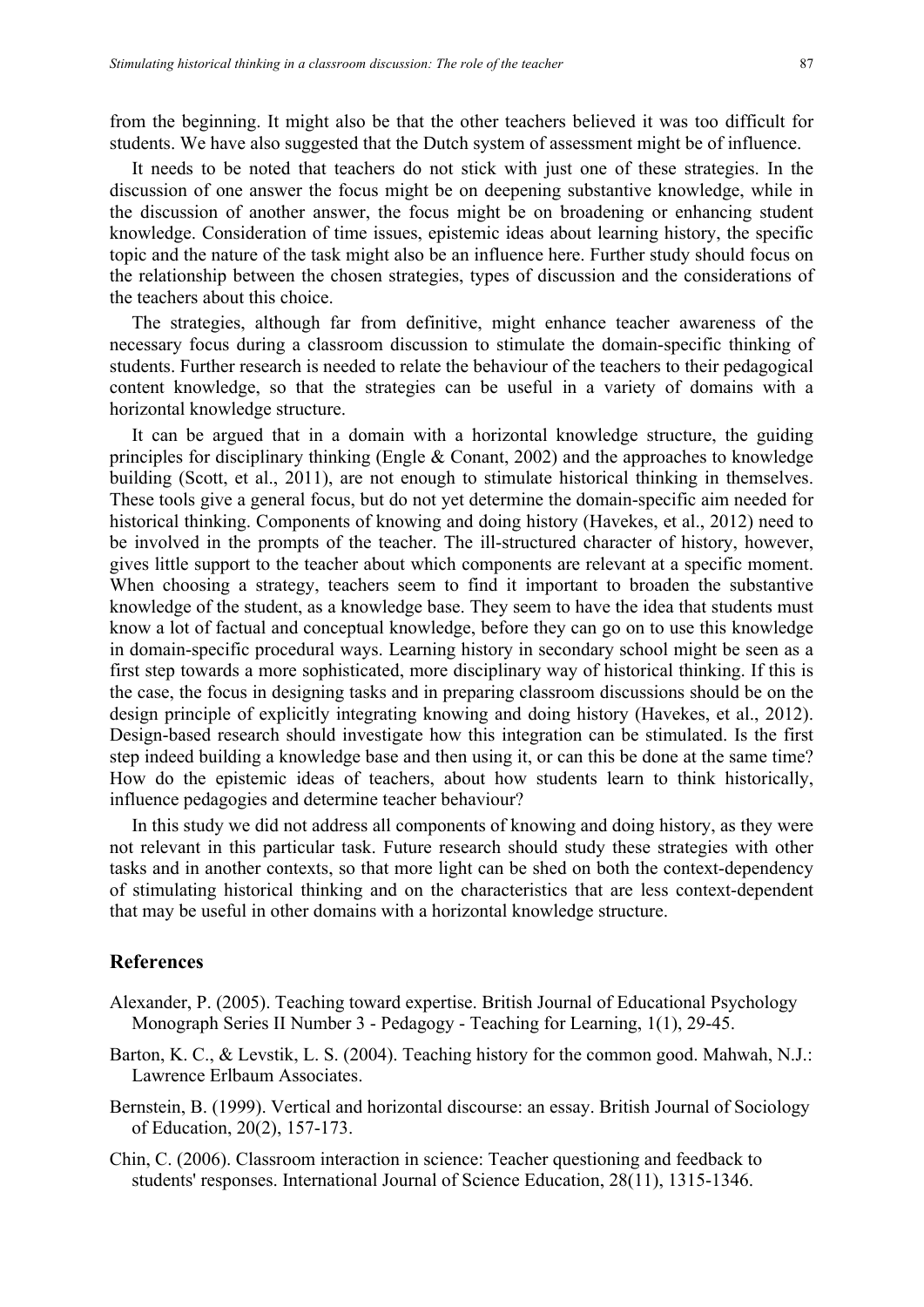Davies, I. (2011). Debates in history teaching. New York: Routledge.

- Engle, R. A., & Conant, F. R. (2002). Guiding principles for fostering productive disciplinary engagement: Explaining an emergent argument in a community of learners classroom. Cognition and Instruction, 20(4), 399-483.
- Havekes, H., Coppen, P.-A., Luttenberg, J., & Van Boxtel, C. (2012). Knowing and doing history. A conceptual framework and pedagogy for teaching historical contextualisation. International Journal of Historical Learning, Teaching and Research, 11(1), 71-92.
- Havekes, H., Luttenberg, J., Coppen, P.-A., & Van Boxtel, C. (2014). Stimulating historical thinking in a collaborative learning task. An analysis of student talk and written answers. Paper presented at the AERA, Philadelphia.
- Lee, P. (2005). Putting principles into practice: Understanding history. In S. Donovan & J. Bransford (Eds.), How students learn: History, mathematics and science in the classroom (pp. 31-78). Washington, D.C.: National Academies Press.
- Lee, P., & Ashby, R. (2000). Progression in historical understanding among students ages 7- 14. In P. N. Stearns, P. C. Seixas & S. S. Wineburg (Eds.), Knowing, teaching, and learning history: national and international perspectives (pp. 199-222). New York: New York University Press.
- Lee, P., & Howson, J. (2009). 'Two out of five did not know that Henry VIII had six wives': History education, historical literacy and historical consciousness. In L. Symcox & A. Wilschut (Eds.), National history standards: the problem of the canon and the future of teaching history (pp. 211-261). Charlotte, NC: Information Age Publishing.
- Lee, P., & Shemilt, D. (2009). Is any explanation better than none? Teaching History, 137, 42-49.
- Levstik, L. S., & Barton, K. C. (2005). Doing history: Investigating with children in elementary and middle schools (3rd ed.). Mahwah, N.J.: L. Erlbaum Associates.
- Limon, M. (2002). Conceptual change in history. In M. Limon & L. Mason (Eds.), Reconsidering conceptual change: Issues in theory and practice (pp. 259-289): Kluwer Academic Publishers.
- Maggioni, L., & Parkinson, M. (2008). The role of teacher epistemic cognition, epistemic beliefs, and calibration in instruction. Educational Psychology Review, 20(4), 445-461.
- Maggioni, L., VanSledright, B., & Alexander, P. A. (2009). Walking on the borders: A measure of epistemic cognition in history. Journal of Experimental Education, 77(3), 187- 213.
- Monte-Sano, C. (2011). Beyond reading comprehension and summary: Learning to read and write in history by focusing on evidence, perspective, and interpretation. Curriculum Inquiry, 41(2), 212-249.
- Newell, G. E., Beach, R., Smith, J., & VanDerHeide, J. (2011). Teaching and learning argumentative reading and writing: A review of research. Reading Research Quarterly, 46(3), 273-304.
- Nokes, J. D., Dole, J. A., & Hacker, D. J. (2007). Teaching high school students to use heuristics while reading historical texts. Journal of Educational Psychology, 99(3), 492- 504.
- Pontecorvo, C., & Girardet, H. (1993). Arguing and reasoning in understanding historical topics. Cognition and Instruction, 11(3-4), 365-395.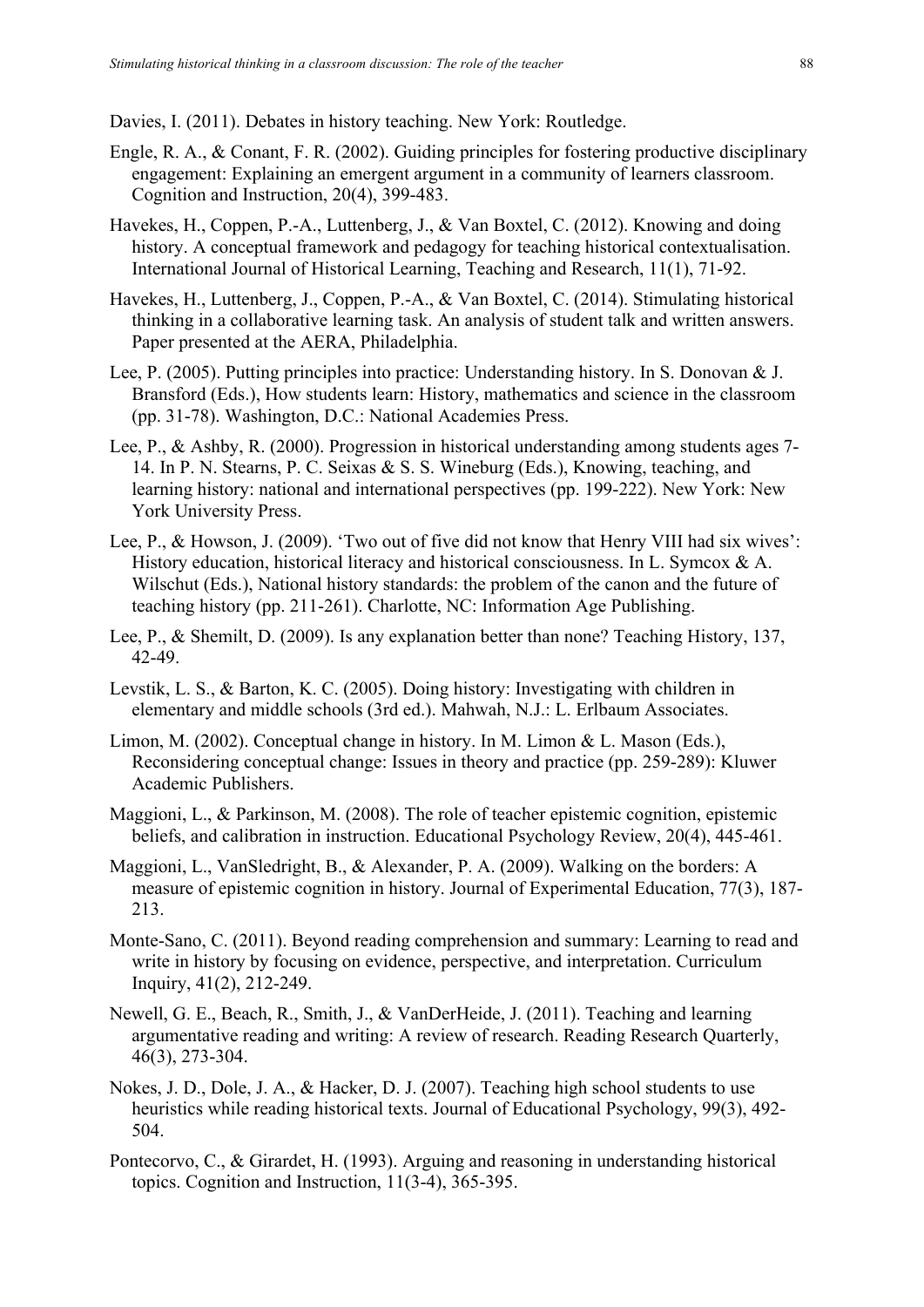- Reisman, A. (2012). Reading like a historian: A document-based history curriculum intervention in urban high schools. Cognition and Instruction, 30(1), 86-112.
- Renshaw, P., & Brown, R. A. J. (2007). Formats of classroom talk for integrating everyday and scientific discourse: Replacement, interweaving, contextual privileging and pastiche. Language and Education, 21(6), 531-549.
- Scott, P., Mortimer, E., & Ametller, J. (2011). Pedagogical link-making: a fundamental aspect of teaching and learning scientific conceptual knowledge. Studies in Science Education, 47(1), 3-36.
- Stoel, G. L., Van Drie, J. P., & Van Boxtel, C. A. M. (2014). Teaching towards historical expertise. Developing a pedagogy for fostering causal reasoning in history. Journal of Curriculum Studies, 1-28.
- Van Boxtel, C., & Van Drie, J. (2004). Historical reasoning: A comparison of how experts and novices contextualise historical sources. International Journal of Historical Learning, Teaching and Research, 4(2), 89-97.
- Van Boxtel, C., & Van Drie, J. (2013). Historical reasoning in the classroom: what does it look like and how can we enhance it? Teaching History 150, 44-54.
- Van Drie, J., & Van Boxtel, C. (2008). Historical reasoning: towards a framework for analyzing Student reasoning about the past. Educational Psychological Review, 20(2), 87- 110.
- Van Drie, J., & Van Boxtel, C. (2011). "In essence I am only reflecting". Teachers strategies for fostering historical reasoning in whole classroom discussions. International Journal of Historical Learning, Teaching and Research, 10(1), 55-66.
- VanSledright, B. (2002). Confronting history's interpretive paradox while teaching fifth graders to investigate the past. American Educational Research Journal, 39(4), 1089-1115.
- VanSledright, B. (2010). The challenge of rethinking history education: on practices, theories, and policy. New York: Routledge.
- VanSledright, B., & Kelly, C. (1998). Reading American history: The influence of multiple sources on six fifth graders. Elementary School Journal, 98(3), 239-265.
- Wineburg, S. (1998). Reading Abraham Lincoln: An expert/expert study in the interpretation of historical texts. Cognitive Science, 22(3), 319-346.
- Wineburg, S. (2001). Historical thinking and other unnatural acts: Charting the future of teaching the past. Philadelphia: Temple University Press.

# **Acknowledgements**

This article forms a chapter in the thesis: Havekes, H. (2015). *Knowing and Doing History. Learning Historical Thinking in the Classroom*. (Phd), Radboud University, Nijmegen.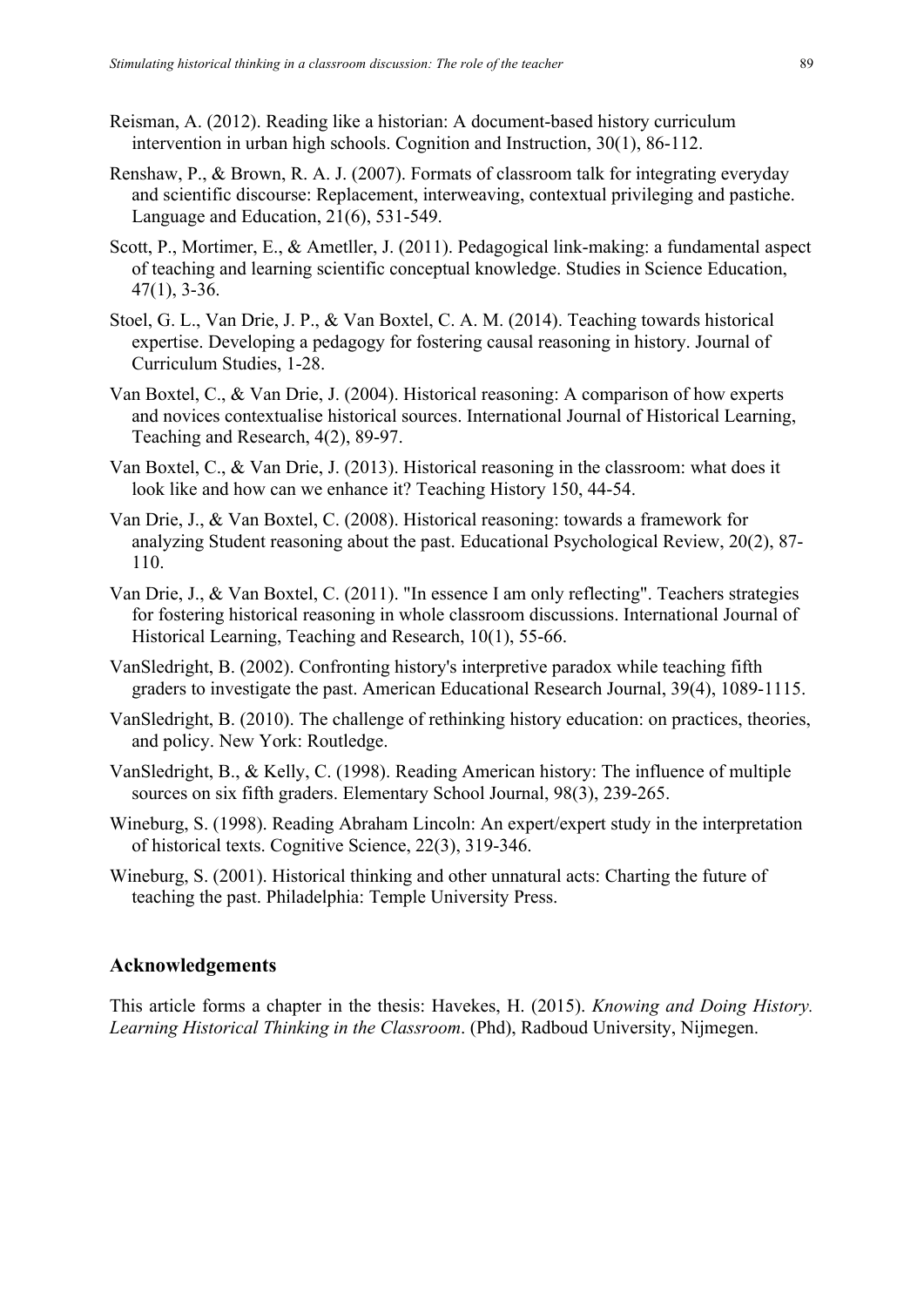# **Appendix A**

#### **First version - Dataset A** Odd-One-Out: The time of Explorers and Reformers

Names: Nr. camera:

#### **Your task**

- Work in dyads  $\bullet$
- You may not use your textbook or notes.  $\bullet$
- Below you will find three lines with concepts or persons.
- Choose, in every line, one concept or person that is the odd-one-out.
- Explain what the other concepts or persons have in common.

| $\mathbf{1}$<br>2.<br>3. | memento mori<br><b>Christopher Columbus</b><br><b>Erasmus</b> | carpe diem<br><b>Bartolomeo Diaz</b><br>Luther | uomo universalis<br>Vasco da Gama<br>Calvin | classical heritage<br>Willem Barentz. |
|--------------------------|---------------------------------------------------------------|------------------------------------------------|---------------------------------------------|---------------------------------------|
| 1.                       |                                                               | is the odd-one-out, because the other three    |                                             |                                       |
| 2.                       |                                                               |                                                | is the odd-one-out, because the other three |                                       |
| 3.                       |                                                               |                                                | is the odd-one-out, because the other two   |                                       |

#### **Question**

A) A lot changed around 1500. Can you, using the concepts and persons above, describe what the change consisted of?

and the control of the control of the control of the control of the control of the control of the control of the

B) Can you give an explanation why many of the developments about 1500 occured in a (relative) short period of time?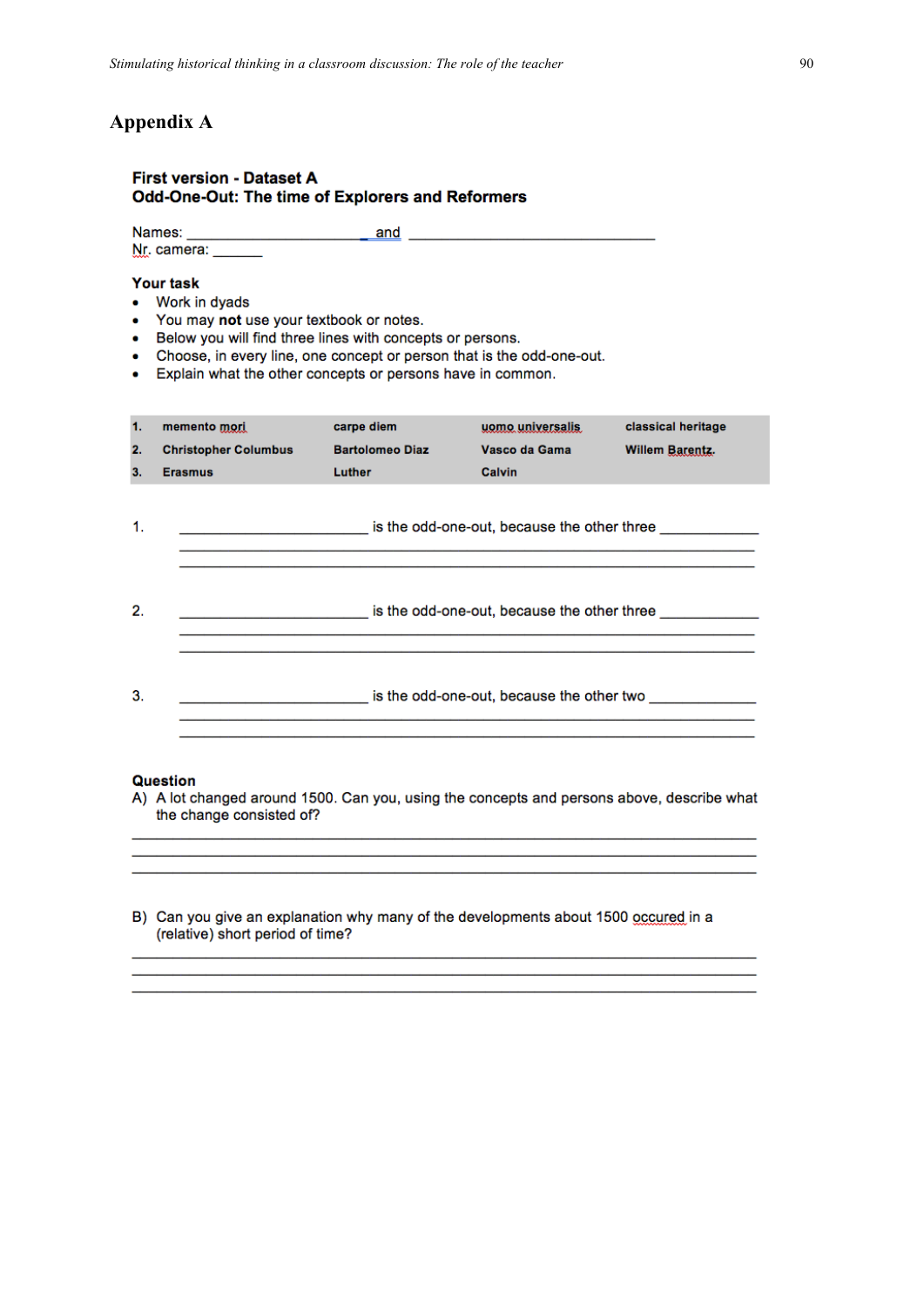# **Appendix B**

#### **Second version - Dataset B** Odd-One-Out: The time of Explorers and Reformers

Names: and the contract of the contract of the contract of the contract of the contract of the contract of the contract of the contract of the contract of the contract of the contract of the contract of the contract of the contra Nr. camera: Your task Work in dyads You may not use your textbook or notes. Below you will find three lines with concepts or persons. In each line you will twice choose a concept or person that is the odd-one-out. o Mind: You can choose the same concept or person twice, but then you have to give another argument.<br>
Then you have to choose which one of these two is the final odd-one-out. In conclusion you have to answer the two questions on the back. We will end the assignment with a whole classroom discussion.  $\overline{\circ}$  $\mathbf{1}$ reminder of mortality seize the day polymath classical heritage  $2.$ **Christopher Columbus Bartolomeo Diaz** Vasco da Gama **Willem Barentz.** Luther Calvin  $\mathbf{a}$ **Erasmus**  $\mathbf{1}$ . is the odd-one-out, because the other three \_\_\_\_\_ is the odd-one-out, because the other three \_\_\_\_\_\_\_  $2.$ is the odd-one-out, because the other three  $3.$ is the odd-one-out, because the other three is the odd-one-out, because the other three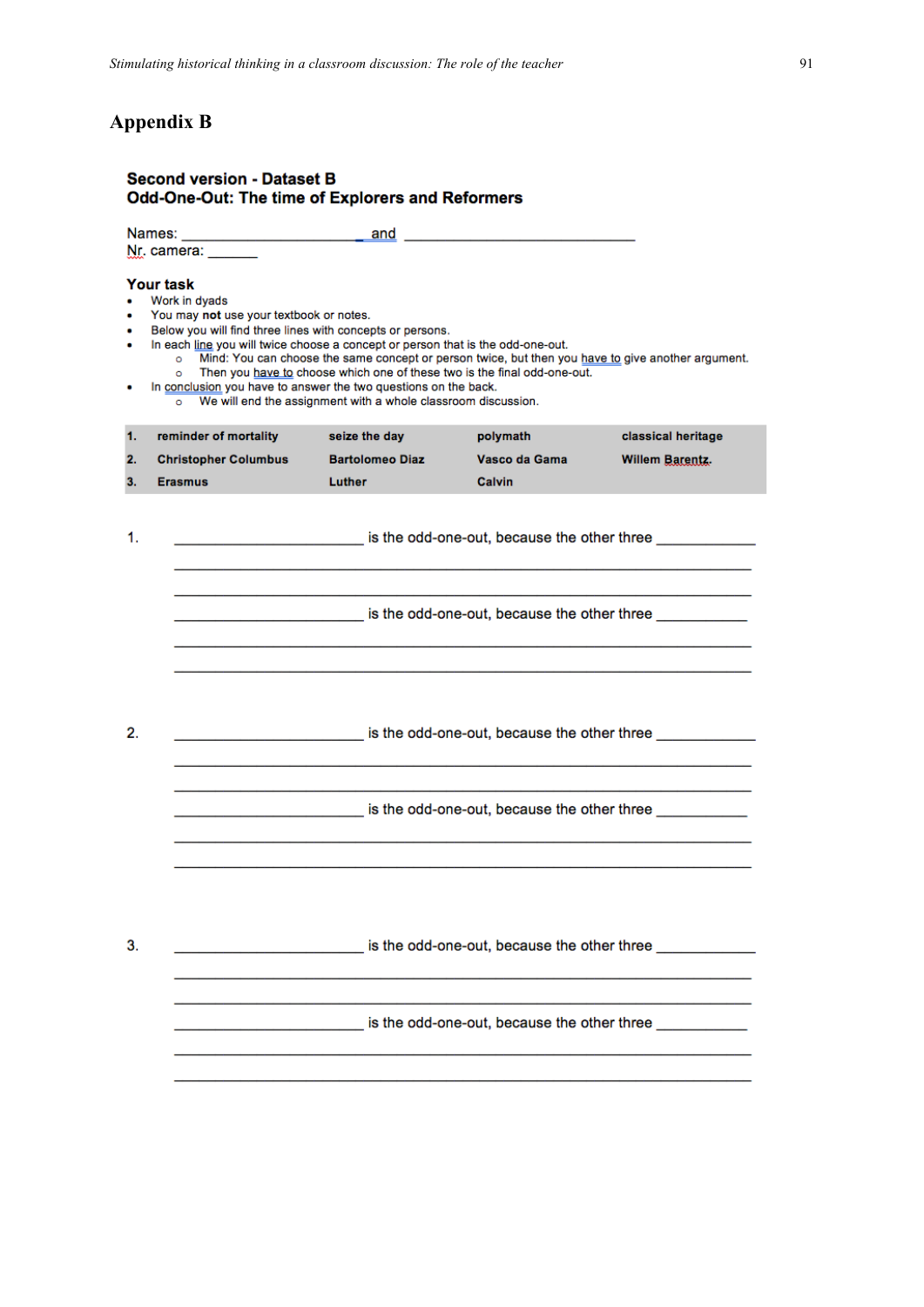#### **Questions**

Answer these questions after choosing the odd-one-outs above.

| A) A lot changed in the era of 1500. Describe this change for (each of) the odd-one-outs.                                                                                                    |  |  |  |  |  |  |  |
|----------------------------------------------------------------------------------------------------------------------------------------------------------------------------------------------|--|--|--|--|--|--|--|
|                                                                                                                                                                                              |  |  |  |  |  |  |  |
|                                                                                                                                                                                              |  |  |  |  |  |  |  |
| B) The changes you described in question A occur in a relatively short period. What is the<br>relationship between these changes, through which they occur at more or less the same<br>time? |  |  |  |  |  |  |  |
|                                                                                                                                                                                              |  |  |  |  |  |  |  |

If you have finished everything, you can wait for a moment. The odd-one-outs and the questions will be discussed with the whole class.

## **About the Authors**

**Harry Havekes** is a teacher educator of history and art history in the Radboud Teachers Academy, Radboud University Nijmegen, the Netherlands. His research focusses on how students learn and how pedagogies can stimulate historical thinking. His teaching for novice (art)history teaching and refreshment courses for expert (art)history teachers uses the pedagogy of Active Historical Thinking as a base for history teaching.

**Carla van Boxtel** is a professor of History Education in the Research Institute of Child Development and Education & the Amsterdam School of Historical Studies of the University of Amsterdam, the Netherlands. She also gives lead to the Dutch Centre of Social Studies Education. Her research focuses on the learning and teaching of history. I published on historical reasoning, the learning of historical concepts, heritage education and the potential of collaborative learning in small groups and whole-class discussions.

Peter Arno Coppen is a professor of Professional didactics and school subject development on language, culture and history in the Radboud Teachers Academy, Radboud University Nijmegen, the Netherlands. He publishes on domain-specific language and the use of language in general. He is a columnist for several Dutch journals and papers on language. His research focusses the use of language in society and in schoolsubjects.

**Johan Luttenberg** has recently retired from his job as a teacher educator for philosophy in the Radboud Teachers Academy, Radboud University Nijmegen, the Netherlands. His expertise is the normative professional identity of teachers in secondary education.

\* Corresponding Author Email: h.havekes@docentenacademie.ru.nl